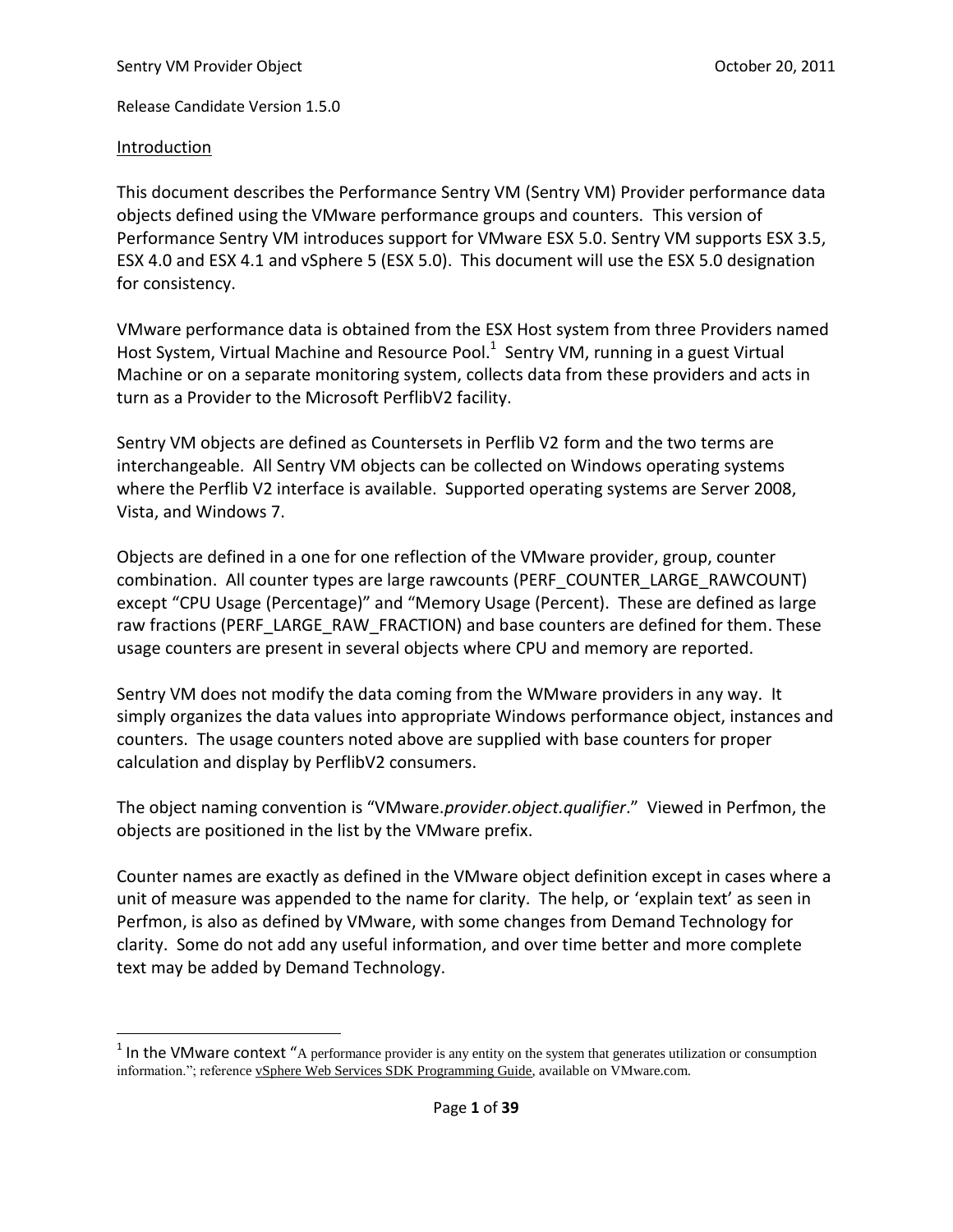The counter id numbers listed are the VMware numbers to provide a reference for comparing VMware documentation with Sentry VM organization.

Counter ids and names may be used in multiple objects. For example, there are Memory, CPU and Disk counters in Host system and Virtual Machine (Guest) objects. Wherever used, they have the same definition and number.

Note that counter ids are provided for cross reference only and they are not present in data. They are found using the VMware "Managed Object Browser" (MOB). The data providers return buffers containing the counter ids and they are used internally in SentryVM to update PerflibV2 countersets.

VMware performance counters are available in VMware tools, such as the Virtual Infrastructure Client and documented in several places. The current information in this reference has not been updated at the time of this release:

### <http://communities.vmware.com/docs/DOC-5600>

VMware providers are named Host System, Virtual Machine and Resource Pool. VMware counters are organized by group, where groups include CPU, Memory, Disk, Network (net), Resource CPU (rescpu), System (sys) Management Agent and Cluster Services. The above reference includes links to other VMware documents for additional information.

ESX 4.0 introduced a number of new counters in CPU, Memory, Disk, Network and System. The new counters are documented in the tables in the following sections.

ESX 4.1 introduced new objects and some new counters in CPU, Memory, Disk and System. The new objects are:

- Host Storage Adapter
- Host Storage Path
- Host Datastore
- Host Power
- Guest Virtual Disk
- Guest Datastore
- Guest Power

ESX 5.0 introduces some 58 new counters in existing objects and one new object, vSphere Replication.

The new objects and counters are documented in the tables in the following sections.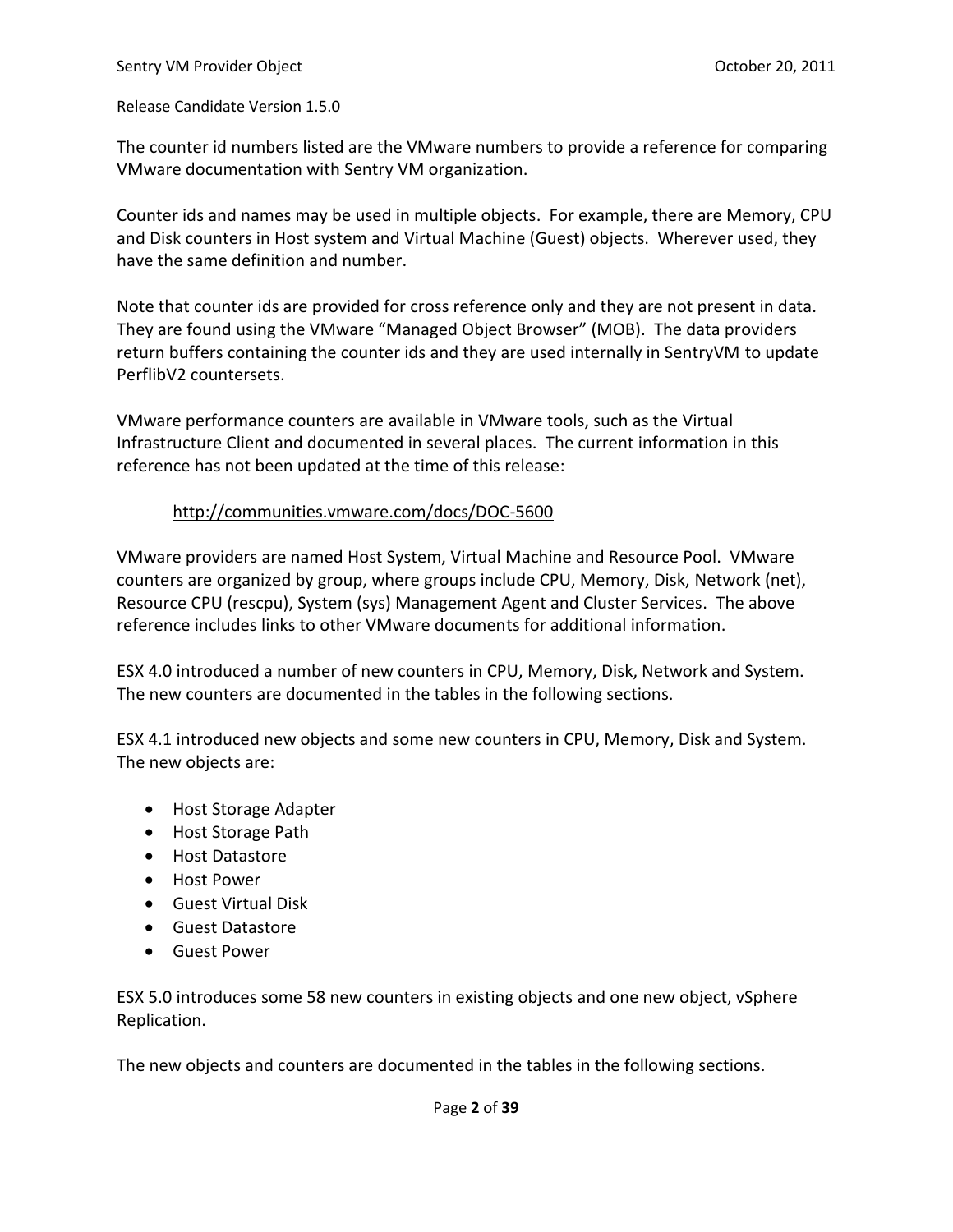### Object design note

Under PerflibV2 rules, each object must have a defined instance, even objects that have only one instance, such as Memory. Most of the VMware data is instanced, but when not, as in the case of the Memory object an internal instance name is assigned to satisfy the rule.

There are some VMware counters that are presented with no instance name in the data. These counters have been defined in a synthetic Windows object named *Aggregate*. The aggregate object is explained below and displayed in the tables that follow.

#### VMware.Host.Aggregate object

- 'CPU Usage (Percentage)' counter #1 is present in CPU instances and in Aggregate object in the VMware data where it is an average of the instances.
- 'CPU Usage in MHz', counter #5 is present only in the Aggregate object
- The counters 'CPU Reserved Capacity (MHz)', 'Disk Usage KBps' and 'Network Usage (KBps)' are preserved in the host Aggregate object as they are defined as aggregate counters and do not have an instance name in the raw VMware host data.

### VMware.Guest.Aggregate object

- 'CPU Usage (Percentage)' counter # 1 is present only in the Aggregate object. It is defined as an aggregate counter and does not have an instance name in the VMware data.
- CPU Usage in MHz (Average) counter #5 is present only in the Aggregate object
- The counters 'CPU Reserved Capacity (MHz)', 'Disk Usage KBps' and 'Network Usage (KBps)' are preserved in the guest Aggregate object as they are defined as aggregate counters and do not have an instance name in the raw VMware guest data.

### VMware.Host.ResCPU and VMware.Guest.ResCPU objects

- 'CPU Usage' Active , Running and Throttled 'rollup' counters are percentage counters
- Base values are supplied positioned after each to follow the Microsoft convention for PerflibV2
- The final two counters, number of CPUs and Sample period, are integer counters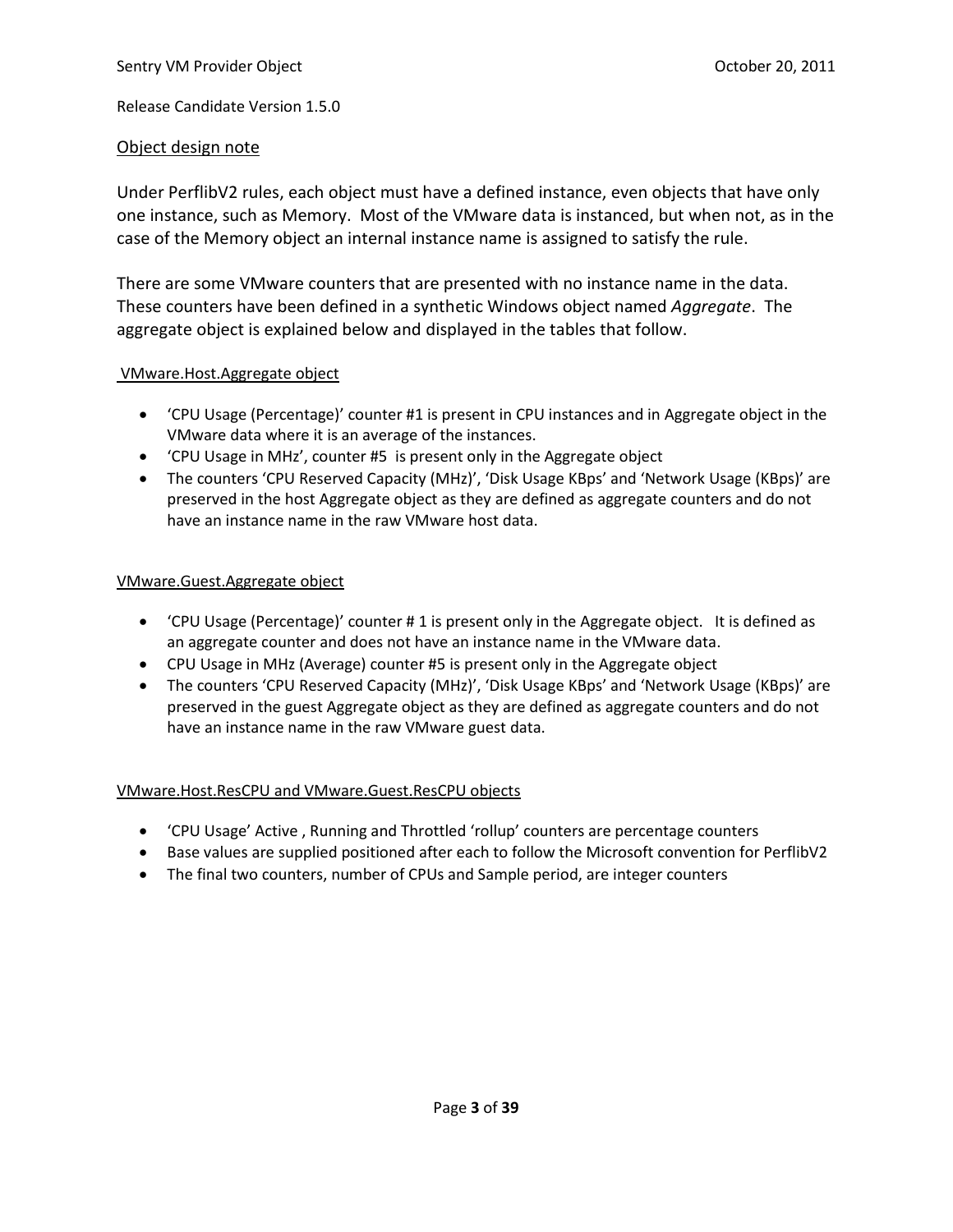### Instance Name conventions

It is assumed that the performance data from multiple ESX hosts will be stored in databases for reporting. Therefore, the instance name includes the VMware Host name to preserve this association.

For Guest data records an instance name has the form:

hostName::guestName.objectInstance

and for Host data records:

hostName:: objectInstance

The separator '::' is placed between host and guest names. The '.' character is placed between guest name (when it is present) and object instance name.

Examples from the Demand Technology host, named DtsESXi35, are

| DtsESXi35::vmhba0:0:0                | (for a host disk object)      |                              |
|--------------------------------------|-------------------------------|------------------------------|
| DtsESXi35::0                         | (for a CPU 0 instance)        |                              |
| DtsESXi35::Server64bit2008-R2.0      |                               | (for a guest CPU 0 instance) |
| DtsESXi35::Server64bit2008-R2.Memory | (for a guest Memory instance) |                              |

ESX 4.0 has not changed the structure of objects but has added more counters. Sentry VM Provider objects and counters are described in the following tables.

Version 4.0.0.10 of the Performance Sentry Collection Service (NTSMF) from Demand Technology Software has enhanced support for VMware objects in its SMF data file. HostName and guestName are split into separate fields in each data record providing for easier queries when loaded into a Performance DataBase (PDB). Contact [support@demandtech.com](mailto:support@demandtech.com) for more information regarding this feature.

Counter names with an asterisk (\*) are new or changed in ESX 4.0.

Counter names with the double dagger symbol (‡) are new in ESX 4.1.

Counter names with the character symbol (+) are new in ESX 5.0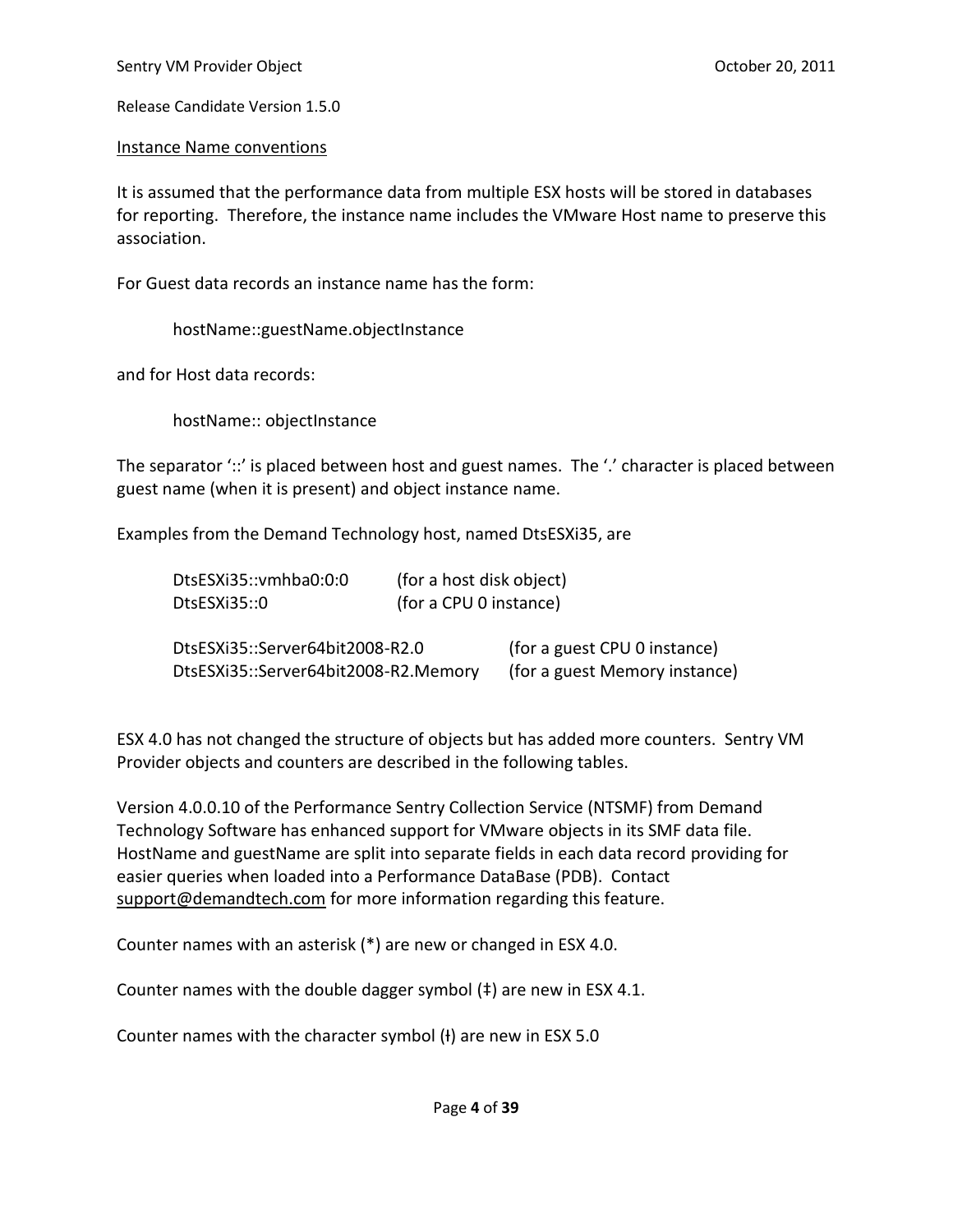# 1.1 VMware.Host.Aggregate<sup>2</sup>

| counter name                | Id#    | unit         | description                              |
|-----------------------------|--------|--------------|------------------------------------------|
| <b>CPU Usage</b>            | 1      | percentage   | CPU usage as a percentage over the       |
| (Percentage)                |        |              | collected interval (Percent)             |
| CPU Usage Base              |        | base         | Base value for percentage calculation    |
| CPU Usage in MHz            | 5      | <b>MHz</b>   | CPU usage in MHz over the collected      |
|                             |        |              | interval. For hosts this can be          |
|                             |        |              | represented on a per Virtual Machine     |
|                             |        |              | basis as a stacked graph (MHz)           |
| <b>CPU Reserved</b>         | 8      | <b>MHz</b>   | Total CPU capacity reserved by the       |
| Capacity (MHz)              |        |              | virtual machines (MHz)                   |
| Disk Read Rate              | 131078 | <b>KBps</b>  | Average number of kilobytes read from    |
| (KBps)*                     |        |              | the disk each second during the          |
|                             |        |              | collection interval                      |
| Disk Usage (KBps)           | 131073 | <b>KBps</b>  | Aggregated storage performance           |
|                             |        |              | statistics. For hosts this can be        |
|                             |        |              | represented on a per Virtual Machine     |
|                             |        |              | basis as a stacked graph                 |
| Disk Write Rate             | 131079 | <b>KBps</b>  | Average number of kilobytes written to   |
| $(KBps)*$                   |        |              | the disk each second during the          |
|                             |        |              | collection interval                      |
| <b>Highest Disk Latency</b> | 131095 | milliseconds | Highest latency value across all disks   |
| (millisecond)*              |        |              | used by the host                         |
| <b>Network Data</b>         | 196614 | <b>KBps</b>  | Rate at which data is received (KBps)    |
| Receive Rate (KBps)*        |        |              |                                          |
| Network Data                | 196615 | <b>KBps</b>  | Rate at which data is transmitted (KBps) |
| <b>Transmit Rate</b>        |        |              |                                          |
| (KBps)*                     |        |              |                                          |
| Network Usage               | 196609 | <b>KBps</b>  | Aggregated network performance           |
| (KBps)                      |        |              | statistics. For hosts this can be        |
|                             |        |              | represented on a<br>per Virtual          |
|                             |        |              | Machine basis as a stacked graph (KBps)  |

<sup>&</sup>lt;u>considence are not numbered.</u><br><sup>2</sup> Objects are not numbered. The number 1.1 and so forth are designations for reference in this document only.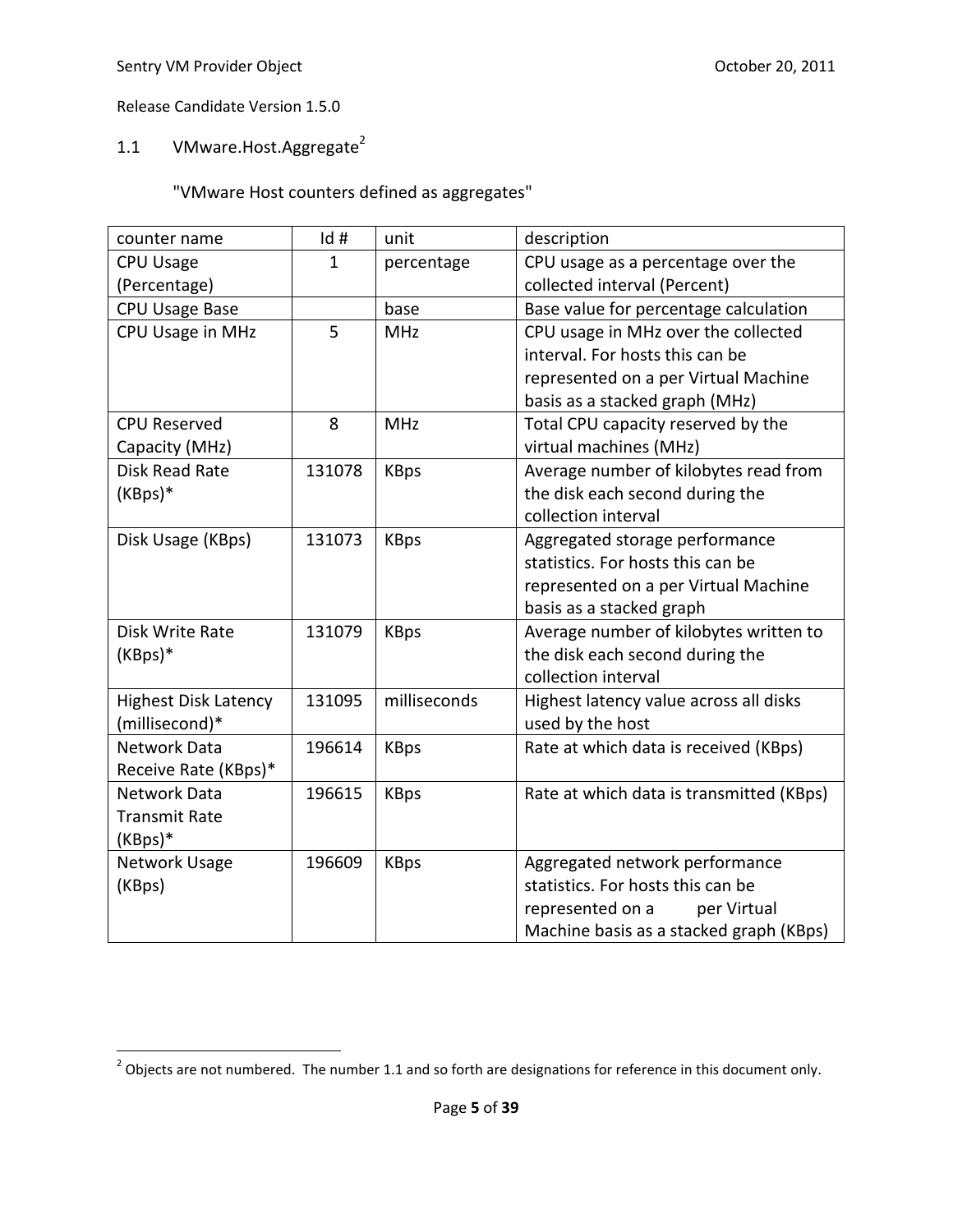# 1.1 VMware.Host.Aggregate (continued) $3$

| counter name           | Id#    | unit         | description                                |
|------------------------|--------|--------------|--------------------------------------------|
| <b>CPU Utilization</b> | 16     | percentage   | CPU utilization as a percentage during     |
| (Percentage) ‡         |        |              | the interval (CPU usage and CPU            |
|                        |        |              | utilization may be different due to        |
|                        |        |              | power management technologies or           |
|                        |        |              | hyper-threading)                           |
| CPU Utilization Base‡  |        | base         | Base value for percentage calculation      |
| Core utilization       | 20     | Percentage   | CPU utilization of the corresponding       |
| (average) ‡            |        |              | core (if hyper-threading is enabled) as a  |
|                        |        |              | percentage during the interval (A core is  |
|                        |        |              | utilized, if either or both of its logical |
|                        |        |              | CPUs are utilized)                         |
| CPU Utilization Base ‡ |        | base         | Base value for percentage calculation      |
| Total CPU capacity ‡   | 23     | <b>MHz</b>   | Total CPU capacity reserved by and         |
|                        |        |              | available for virtual machines             |
| CPU Latency ł          | 24     | Percentage   | Percent of time the VM is unable to run    |
|                        |        |              | because it is contending for access to     |
|                        |        |              | the physical CPU(s)                        |
| CPU Latency Base +     |        | base         | Base value for percentage calculation      |
| CPU Demand ł           | 26     | <b>MHz</b>   | The amount of CPU resources a VM           |
|                        |        |              | would use if there were no CPU             |
|                        |        |              | contention or CPU limit (MHz)              |
| CPU CoStop ł           | 27     | milliseconds | Time the VM is ready to run, but is        |
|                        |        |              | unable to due to co-scheduling             |
|                        |        |              | constraints (milliseconds)                 |
| <b>Network Packets</b> | 196612 | number       | Number of packets received in the          |
| Received (Number) +    |        |              | period (Number)                            |
| <b>Network Packets</b> | 196613 | number       | Number of packets transmitted in the       |
| Transmitted            |        |              | period (Number)                            |
| (Number) ł             |        |              |                                            |
| droppedRx ł            | 196616 | number       | Number of receive packets dropped          |
|                        |        |              | during the collection interval             |
| droppedTx ł            | 196617 | number       | Number of transmit packets dropped         |
|                        |        |              | during the collection interval             |

<sup>&</sup>lt;u>and in the sect of the numbered.</u><br><sup>3</sup> Objects are not numbered. The number 1.1 and so forth are designations for reference in this document only.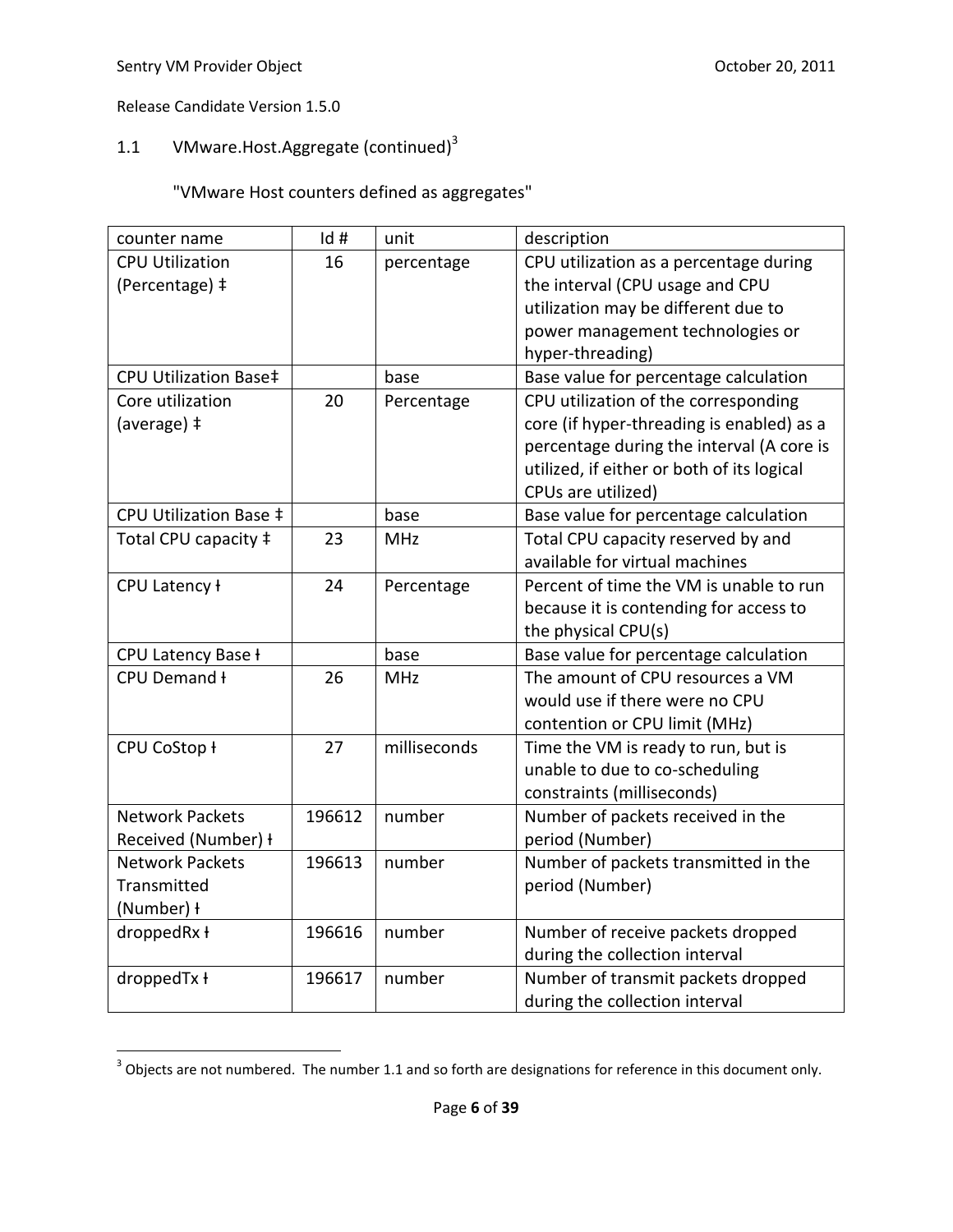# 1.1 VMware.Host.Aggregate (continued)

| Data receive rate f                      | 196618 | <b>KBps</b>  | Average amount of data received per<br>second                                       |
|------------------------------------------|--------|--------------|-------------------------------------------------------------------------------------|
| Data transmit rate ł                     | 196619 | <b>KBps</b>  | Average amount of data transmitted per<br>second                                    |
| Broadcast receives f                     | 196620 | number       | Number of broadcast packets received<br>during the sampling interval                |
| Broadcast transmits ł                    | 196621 | number       | Number of broadcast packets<br>transmitted during the sampling interval             |
| Multicast receives ł                     | 196622 | number       | Number of multicast packets received<br>during the sampling interval                |
| Multicast transmits ł                    | 196623 | number       | Number of multicast packets<br>transmitted during the sampling interval             |
| Packet receive errors                    | 196624 | number       | Number of packets with errors received<br>during the sampling interval              |
| Packet transmit<br>errors f              | 196625 | number       | Number of packets with errors<br>transmitted during the sampling interval           |
| Unknown protocol<br>frames +             | 196626 | number       | Number of frames with unknown<br>protocol received during the sampling<br>interval  |
| Datastore Highest<br>latency ł           | 655379 | milliseconds | Highest latency value across all<br>datastores used by the host<br>(millisecond)    |
| <b>Storage Path Highest</b><br>latency ł | 524295 | milliseconds | Highest latency value across all storage<br>paths used by the host (millisecond)    |
| Storage Adapter<br>Highest latency ł     | 458759 | milliseconds | Highest latency value across all storage<br>adapters used by the host (millisecond) |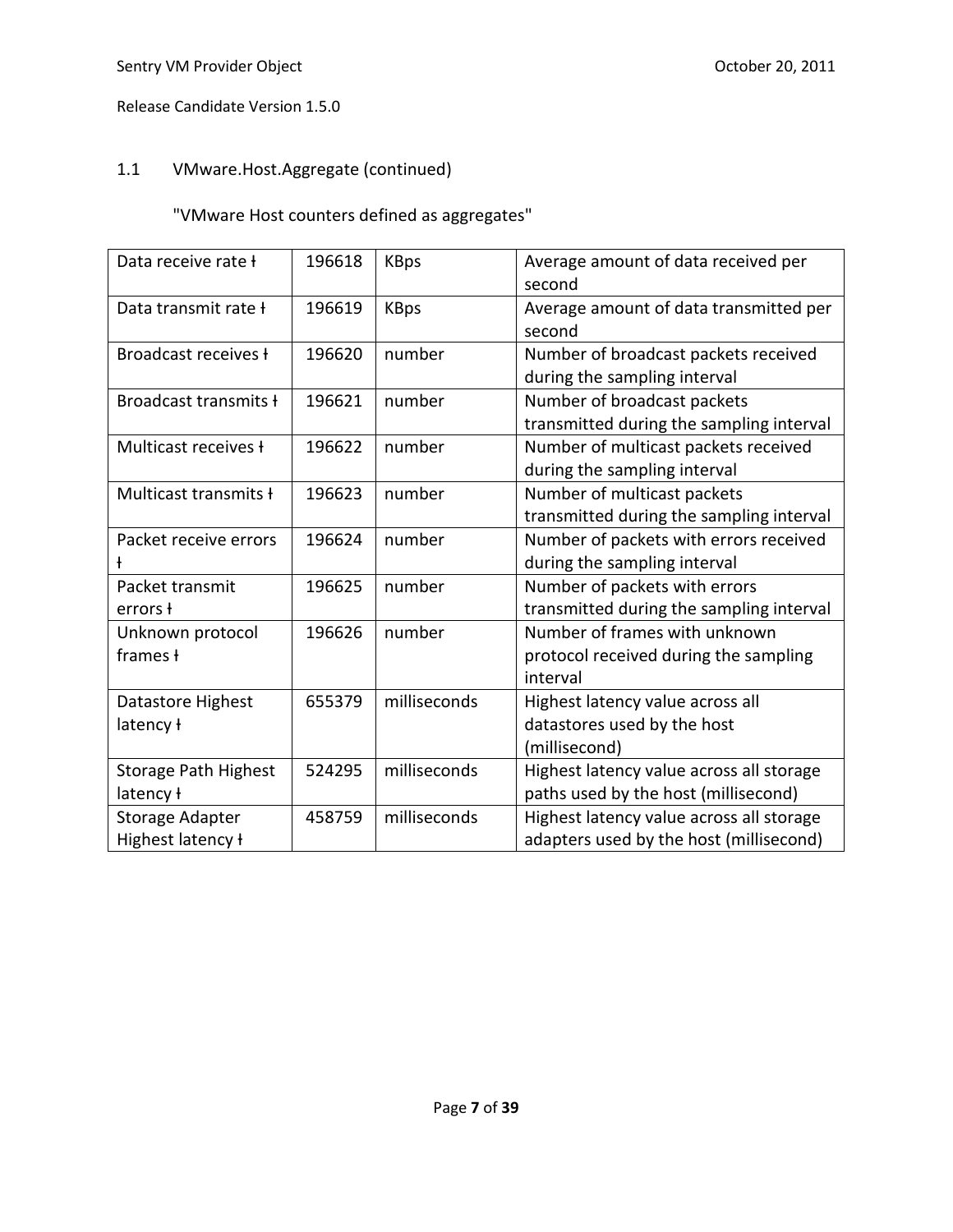# 1.1 VMware.Host.Aggregate (continued)

| CPU Wait +                    | 10 | milliseconds | CPU time (milliseconds) spent in wait  |
|-------------------------------|----|--------------|----------------------------------------|
|                               |    |              | state                                  |
| CPU Ready ł                   | 11 | milliseconds | CPU time (milliseconds) spent in ready |
|                               |    |              | state                                  |
| CPU Used H                    | 14 | milliseconds | CPU time that is used (Millisecond)    |
| Swap wait time <sup>4</sup> t | 14 | milliseconds | CPU time spent waiting for swap-in     |
|                               |    |              | (Millisecond)                          |
| CPU Idle +                    | 15 | milliseconds | CPU time spent in idle state           |
|                               |    |              | (Millisecond)                          |

 4 Counter id 14 was reassigned in ESX 4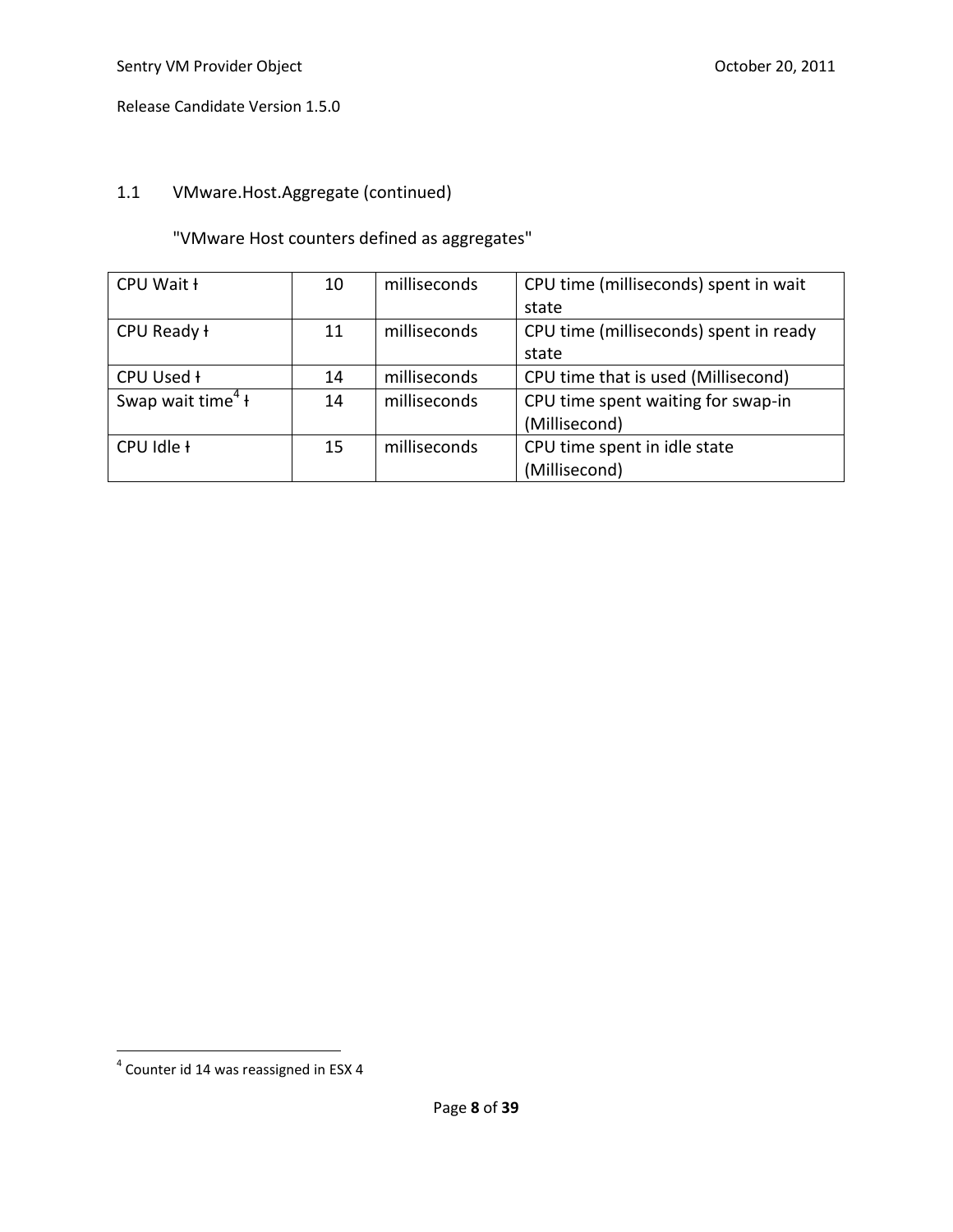### 1.2 VMware.Host.CPU

"HostSystem CPU counters instanced for all physical CPUs"

| counter name           | Id #        | unit         | description                                |
|------------------------|-------------|--------------|--------------------------------------------|
| <b>CPU Usage</b>       | 1           | percentage   | CPU usage as a percentage over the         |
| (Percentage)           |             |              | collected interval (Percent)               |
| CPU Usage base         |             | base         | Base value for percentage calculation      |
| <b>CPU Used</b>        | $14/12^5$   | milliseconds | CPU time that is used (Millisecond)        |
| (milliseconds)*        |             |              |                                            |
| CPU Idle               | $15/13^{6}$ | milliseconds | CPU time spent in idle state               |
| (milliseconds)*        |             |              | (Millisecond)                              |
| <b>CPU Extra</b>       | 12(3.5)     | milliseconds | CPU time that is extra (Millisecond)       |
| (milliseconds)*        |             |              |                                            |
| <b>CPU Guaranteed</b>  | 13(3.5)     | milliseconds | CPU time that is guaranteed                |
| (milliseconds)*        |             |              | (Millisecond)                              |
| <b>CPU Utilization</b> | 16          | percentage   | CPU utilization as a percentage during     |
| (Percentage) ‡         |             |              | the interval (CPU usage and CPU            |
|                        |             |              | utilization may be different due to        |
|                        |             |              | power management technologies or           |
|                        |             |              | hyper-threading)                           |
| CPU Utilization Base‡  |             | base         | Base value for percentage calculation      |
| Core utilization       | 20          | Percentage   | CPU utilization of the corresponding       |
| (average) ‡            |             |              | core (if hyper-threading is enabled) as    |
|                        |             |              | a percentage during the interval (A        |
|                        |             |              | core is utilized, if either or both of its |
|                        |             |              | logical CPUs are utilized)                 |
| CPU Utilization Base ‡ |             | base         | Base value for percentage calculation      |

 5 "CPU Used" is assigned counter id 14 in ESX 3.5 and id 12 in ESX 4.0.

 $6$  "CPU Idle" is assigned counter id 15 in ESX 3.5 and id 13 in ESX 4.0.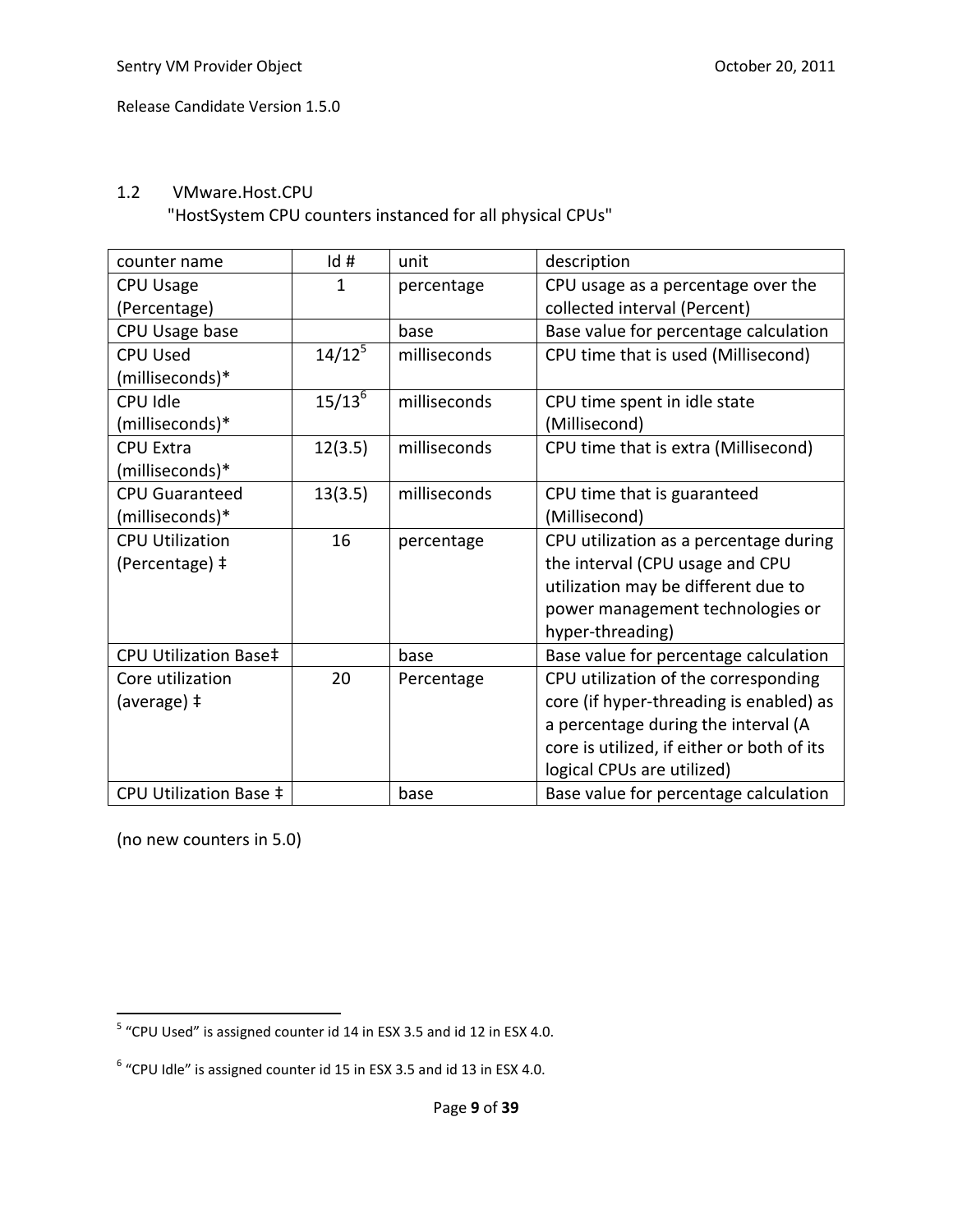# 1.3 VMware.Host.Memory "VMware Host physical memory"

| counter name             | Id#   | unit        | description                                 |
|--------------------------|-------|-------------|---------------------------------------------|
| <b>Memory Usage</b>      | 65537 | percentage  | Memory usage as percentage of total         |
| (Percent)                |       |             | configured or available memory (Percent)    |
| Memory Usage base        |       | base        | Base value for percentage calculation       |
| Memory Granted (KB)      | 65541 | <b>MHz</b>  | Amount of memory granted. For hosts this    |
|                          |       |             | can be represented on a per Virtual         |
|                          |       |             | Machine basis as a stacked graph. (KB)      |
| Memory Active (KB)       | 65545 | KB          | Amount of memory that is actively used (KB) |
| Memory Shared (KB)       | 65549 | КB          | Amount of memory that is shared (KB)        |
| Memory Zero (KB)         | 65553 | KB          | Amount of memory that is zeroed out (KB)    |
| <b>Memory Unreserved</b> | 65557 | KB          | Amount of memory that is unreserved (KB)    |
| (KB)                     |       |             |                                             |
| <b>Memory Swap Used</b>  | 65561 | KB          | Amount of memory that is used by swap       |
| (KB)                     |       |             | (KB)                                        |
| <b>Memory Shared</b>     | 65569 | KB          | Amount of memory that is shared by          |
| Common (KB)              |       |             | common (KB)                                 |
| Memory Heap (KB)         | 65573 | KB          | Amount of memory allocated for heap (KB)    |
| Memory Heap Free (KB)    | 65577 | КB          | Free space in memory heap (KB)              |
| Memory State (Number)    | 65580 | number      | Memory state (Number)                       |
| Memory Balloon (KB)      | 65582 | KB          | Amount of memory used by memory control     |
|                          |       |             | (KB)                                        |
| Memory Overhead (KB)     | 65586 | KB          | Amount of additional host memory            |
|                          |       |             | allocated to the virtual machine (KB)       |
| <b>Memory Reserved</b>   | 65589 | MB          | Amount of memory reserved by the virtual    |
| Capacity (MB)            |       |             | machines (MB)                               |
| Memory Swap In (KB)      | 65599 | КB          | Amount of memory that is swapped in (KB)    |
| Memory Swap Out (KB)     | 65603 | КB          | Amount of memory that is swapped out (KB)   |
| Memory Consumed (KB)     | 65611 | КB          | Amount of memory consumed by a virtual      |
|                          |       |             | machine, host, or cluster (KB)              |
| Memory Used by           | 65615 | КB          | Amount of memory used by the vmKernel       |
| vmKernel (KB)            |       |             | (KB)                                        |
| Memory Swap In Rate*     | 65618 | <b>KBps</b> | Rate at which memory is swapped from disk   |
|                          |       |             | into active memory during the interval      |
| <b>Memory Swap Out</b>   | 65619 | <b>KBps</b> | Rate at which memory is being swapped       |
| Rate*                    |       |             | from active memory to disk during the       |
|                          |       |             | current interval                            |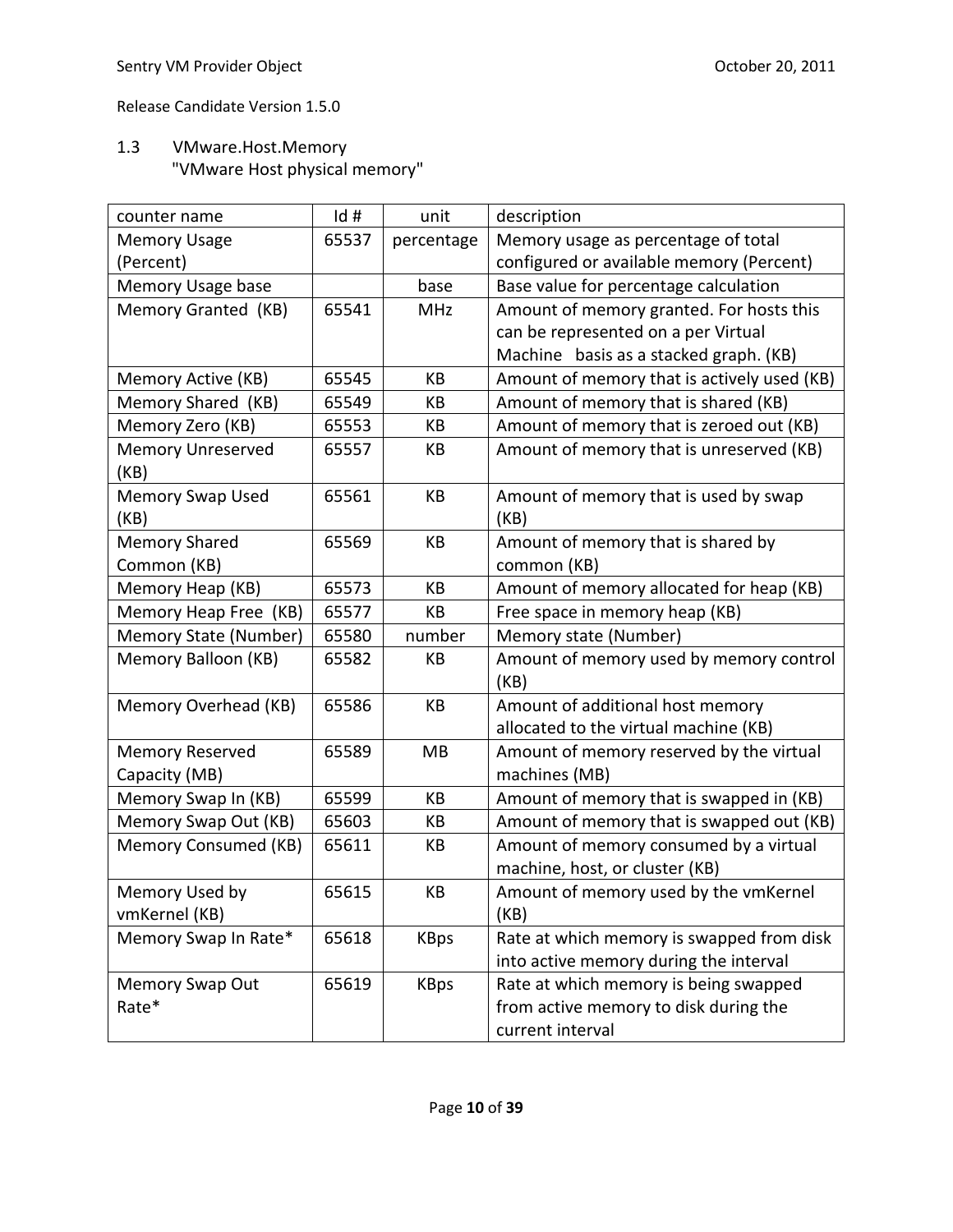# 1.3 VMware.Host.Memory (continued) "VMware Host physical memory"

| counter name           | Id#   | unit        | description                                |
|------------------------|-------|-------------|--------------------------------------------|
| Active write memory ‡  | 65620 | KB          | Amount of memory actively being written to |
|                        |       |             | by the VM (KB)                             |
| Compressed ‡           | 65621 | KB          | Amount of memory compressed by ESX         |
| Compression rate       | 65622 | <b>KBps</b> | Rate of memory compression for the VM      |
| (KBps) ‡               |       |             | (KBps)                                     |
| Decompression rate     | 65623 | <b>KBps</b> | Rate of memory decompression for the VM    |
| (KBps) ‡               |       |             | (KBps)                                     |
| Reserved overhead      | 65624 | KB          | Memory (KB) reserved for use as the        |
| $(KB)$ ‡               |       |             | virtualization overhead for the VM         |
| Total capacity (MB) ‡  | 65625 | MB          | Total amount of memory reservation (MB)    |
|                        |       |             | used by and available for powered-on       |
|                        |       |             | virtual machines and vSphere services on   |
|                        |       |             | the host                                   |
| Zipped memory ‡        | 65626 | KB          | Memory (KB) zipped                         |
| Memory saved by        | 65627 | КB          | Memory (KB) saved due to memory zipping    |
| zipping (KB) ‡         |       |             |                                            |
| VM Memory Latency ł    | 65628 | percentage  | Percentage of time the VM is waiting to    |
|                        |       |             | access swapped or compressed memory        |
| VM Memory Latency ł    |       | base        | Base value for percentage calculation      |
| Low free threshold     | 65630 | КB          | Threshold of free host physical memory     |
| (average) ł            |       |             | below which ESX will begin reclaiming      |
|                        |       |             | memory from VMs through ballooning and     |
|                        |       |             | swapping (average)                         |
| Host cache used for    | 65631 | KB          | Space used for caching swapped pages in    |
| swapping ł             |       |             | the host cache (KB)                        |
| Swap in rate from host | 65632 | <b>KBps</b> | Average rate at which memory is being      |
| cache (average) +      |       |             | swapped from host cache into active        |
|                        |       |             | memory (KBps)                              |
| Swap out rate to host  | 65633 | <b>KBps</b> | Rate at which memory is being swapped      |
| cache ł                |       |             | from active memory to host cache (KBps)    |
| Host cache used for    | 65635 | KB          | Average space used for caching swapped     |
| swapping (average) ł   |       |             | pages in the host cache (KB)               |
| Host cache used for    | 65636 | KB          | Maximum space used for caching swapped     |
| swapping (maximum) +   |       |             | pages in the host cache (KB)               |
| Host cache used for    | 65637 | KB          | Minimum space used for caching swapped     |
| swapping (minimum) +   |       |             | pages in the host cache (KB)               |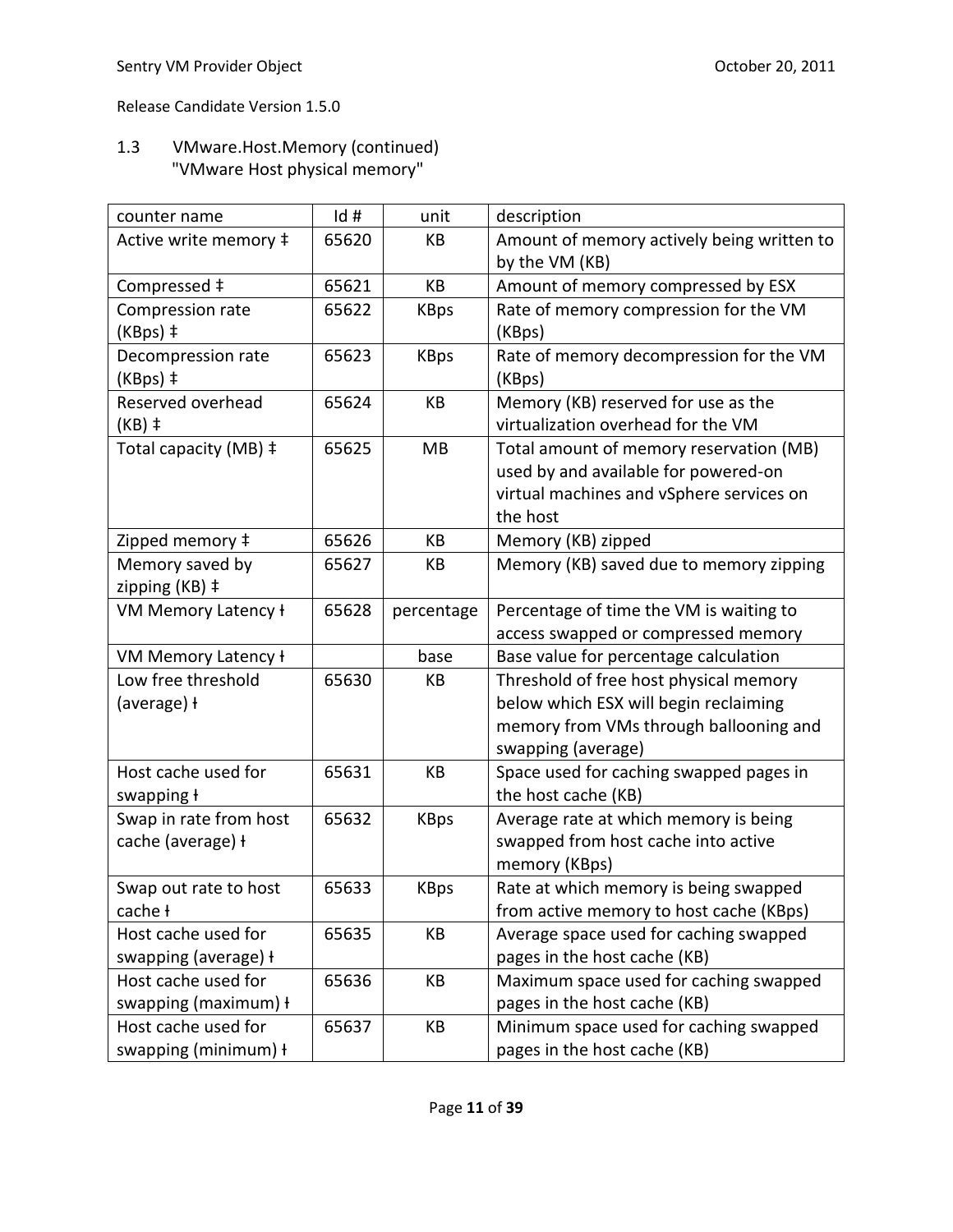# 1.3 VMware.Host.Memory (continued) "VMware Host physical memory"

| Swap in from host cache         | 65638 | KB | Amount of memory swapped-in from host<br>cache (KB) |
|---------------------------------|-------|----|-----------------------------------------------------|
| Swap in from host cache         | 65639 | KB | Average amount of memory swapped-in                 |
| (average) ł                     |       |    | from host cache (KB)                                |
| Swap in from host cache         | 65640 | KB | Maximum amount of memory swapped-in                 |
| (maximum) ł                     |       |    | from host cache (KB)                                |
| Swap in from host cache         | 65641 | KB | Minimum amount of memory swapped-in                 |
| $(minimum)$ +                   |       |    | from host cache (KB)                                |
| Swap out to host cache <b>f</b> | 65642 | KB | Amount of memory swapped-out to host                |
|                                 |       |    | cache (KB)                                          |
| Swap out to host cache          | 65643 | KB | Average amount of memory swapped-out to             |
| (average) ł                     |       |    | host cache (KB)                                     |
| Swap out to host cache          | 65644 | KB | Maximum amount of memory swapped-out                |
| (maximum) ł                     |       |    | to host cache (KB)                                  |
| Swap out to host cache          | 65645 | KB | Minimum amount of memory swapped-out                |
| $(minimum)$ +                   |       |    | to host cache (KB)                                  |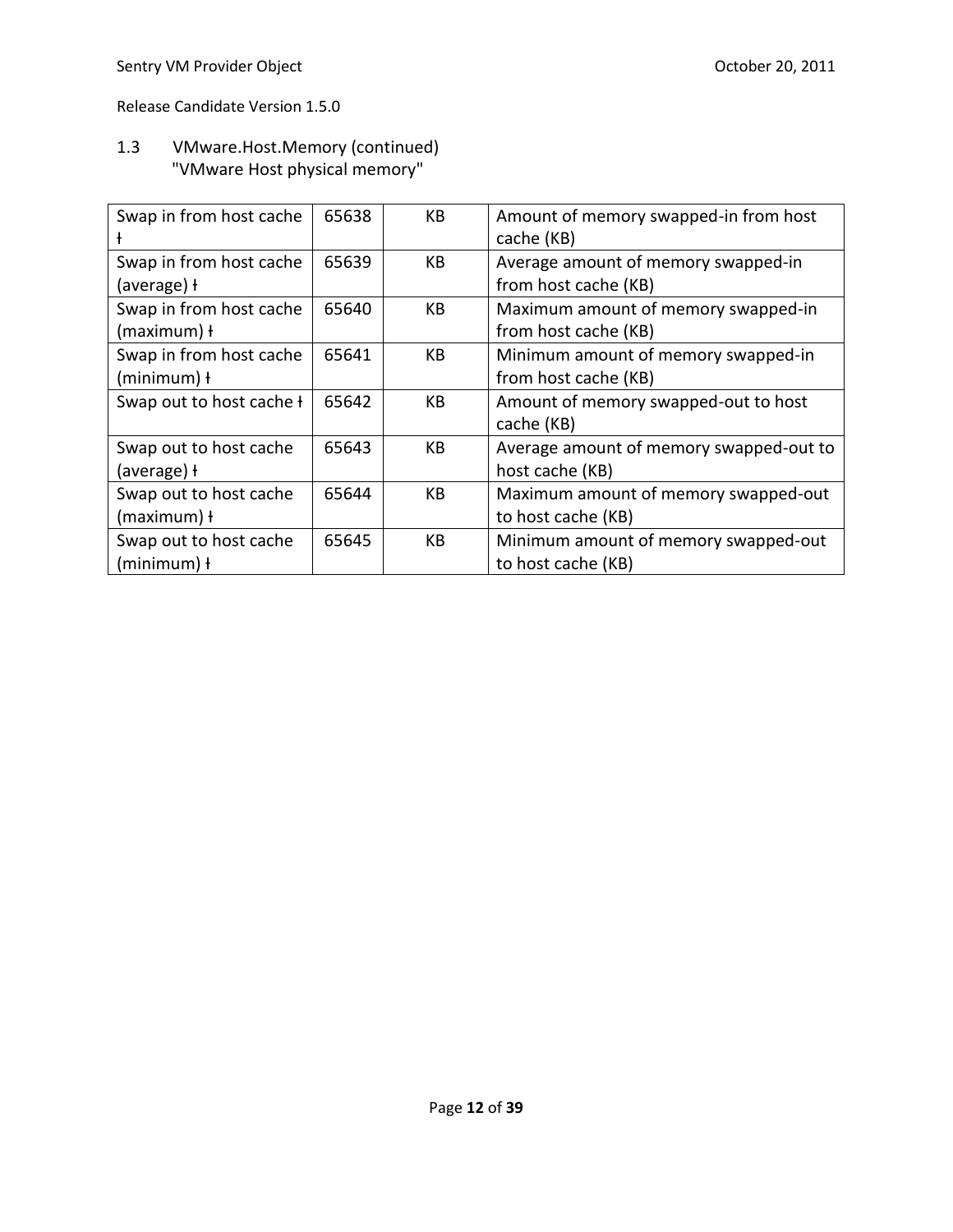# 1.4 VMware.Host.Disk "VMware Host Disk counters"

| counter name                 | Id#    | unit         | description                                 |
|------------------------------|--------|--------------|---------------------------------------------|
| <b>Disk Read Requests</b>    | 131076 | number       | Number of disk reads in the period          |
| (Number)                     |        |              | (Number)                                    |
| Disk Write Requests          | 131077 | number       | Number of disk writes in the period         |
| (Number)                     |        |              | (Number)                                    |
| Disk Read Rate (KBps)        | 131078 | <b>KBps</b>  | Rate of reading data from the disk (KBps)   |
| Disk Write Rate (KBps)       | 131079 | <b>KBps</b>  | Rate of writing data to the disk (KBps)     |
| <b>Disk Commands Issued</b>  | 131080 | number       | Number of disk commands issued in the       |
| (Number)                     |        |              | period (Number)                             |
| <b>Disk Command Aborts</b>   | 131081 | number       | Number of disk commands aborted in the      |
| (Number)                     |        |              | period (Number)                             |
| <b>Disk Bus Resets</b>       | 131082 | number       | Number of bus resets in the period          |
| (Number)                     |        |              | (Number)                                    |
| <b>Physical Device Read</b>  | 131083 | milliseconds | he average time taken to complete a read    |
| Latency (Millisecond)        |        |              | from the physical device. (Millisecond)     |
| <b>Kernel Disk Read</b>      | 131084 | milliseconds | The average time spent in ESX Server        |
| Latency (Millisecond)        |        |              | vmKernel per read. (Millisecond)            |
| Disk Read Latency            | 131085 | milliseconds | The average amount of time taken for a      |
| (Millisecond)                |        |              | read from the perspective of a Guest OS.    |
|                              |        |              | This is the sum of Kernel Read Latency and  |
|                              |        |              | <b>Physical Device</b>                      |
| Queue Read Latency           | 131086 | milliseconds | The average time spent in the ESX Server    |
| (Millisecond)                |        |              | vmKernel queue per read. (Millisecond)      |
| <b>Physical Device Write</b> | 131087 | milliseconds | The average time taken to complete a write  |
| Latency (Millisecond)        |        |              | from the physical device. (Millisecond)     |
| <b>Kernel Disk Write</b>     | 131088 | milliseconds | The average time spent in ESX Server        |
| Latency (Millisecond)        |        |              | vmKernel per write. (Millisecond)           |
| Disk Write Latency           | 131089 | milliseconds | The average amount of time taken for a      |
| (Millisecond)                |        |              | write from the perspective of a Guest OS.   |
|                              |        |              | This is the sum of Kernel Write Latency and |
|                              |        |              | <b>Physical Device</b>                      |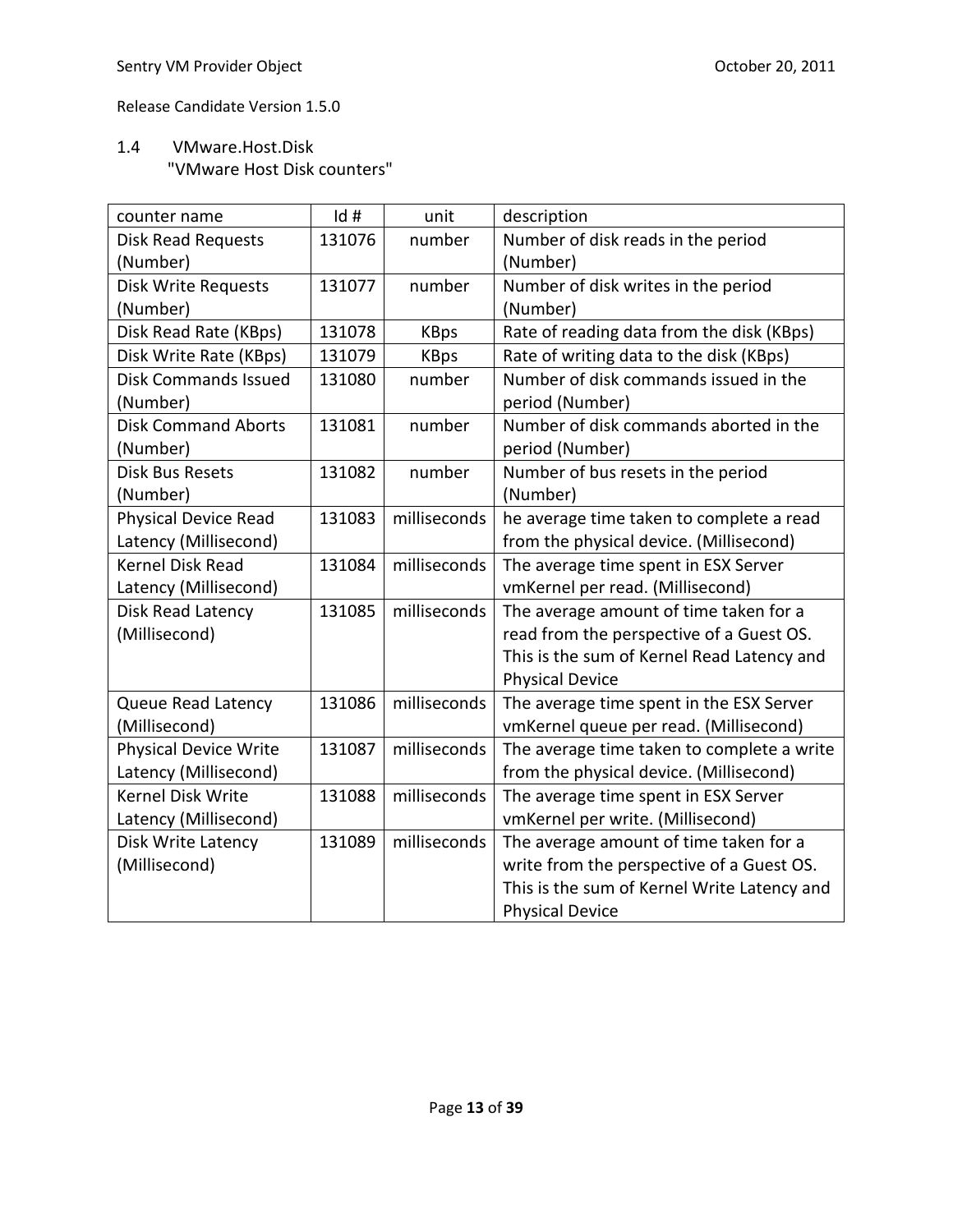### 1.4 VMware.Host.Disk (continued)

| counter name                | Id#    | unit         | description                               |
|-----------------------------|--------|--------------|-------------------------------------------|
| <b>Queue Write Latency</b>  | 131090 | milliseconds | The average time spent in the ESX Server  |
| (Millisecond)               |        |              | vmKernel queue per write. (Millisecond)   |
| <b>Physical Device</b>      | 131091 | milliseconds | The average time taken to complete a      |
| <b>Command Latency</b>      |        |              | command from the physical device.         |
| (Millisecond)               |        |              | (Millisecond)                             |
| <b>Kernel Disk Command</b>  | 131092 | milliseconds | The average time spent in ESX Server      |
| Latency (Millisecond)       |        |              | vmKernel per command. (Millisecond)       |
| <b>Disk Command Latency</b> | 131093 | milliseconds | The average amount of time taken for a    |
| (Millisecond)               |        |              | command from the perspective of a Guest   |
|                             |        |              | OS. This is the sum of Kernel Command     |
|                             |        |              | Latency and Physical                      |
| Queue Command               | 131094 | milliseconds | The average time spent in the ESX Server  |
| Latency (Millisecond)       |        |              | vmKernel queue per command.               |
|                             |        |              | (Millisecond)                             |
| Maximum queue               | 131096 | number       | Maximum queue depth (number)              |
| $depth +$                   |        |              |                                           |
| Average read requests       | 131097 | second       | Average number of disk reads per second   |
| per second ‡                |        |              | during the collection interval            |
| Average write requests      | 131098 | seconds      | Average number of disk writes per second  |
| per second ‡                |        |              | during the collection interval            |
| Average commands            | 131099 | seconds      | Average number of SCSI commands issued    |
| issued per second ‡         |        |              | per second during the collection interval |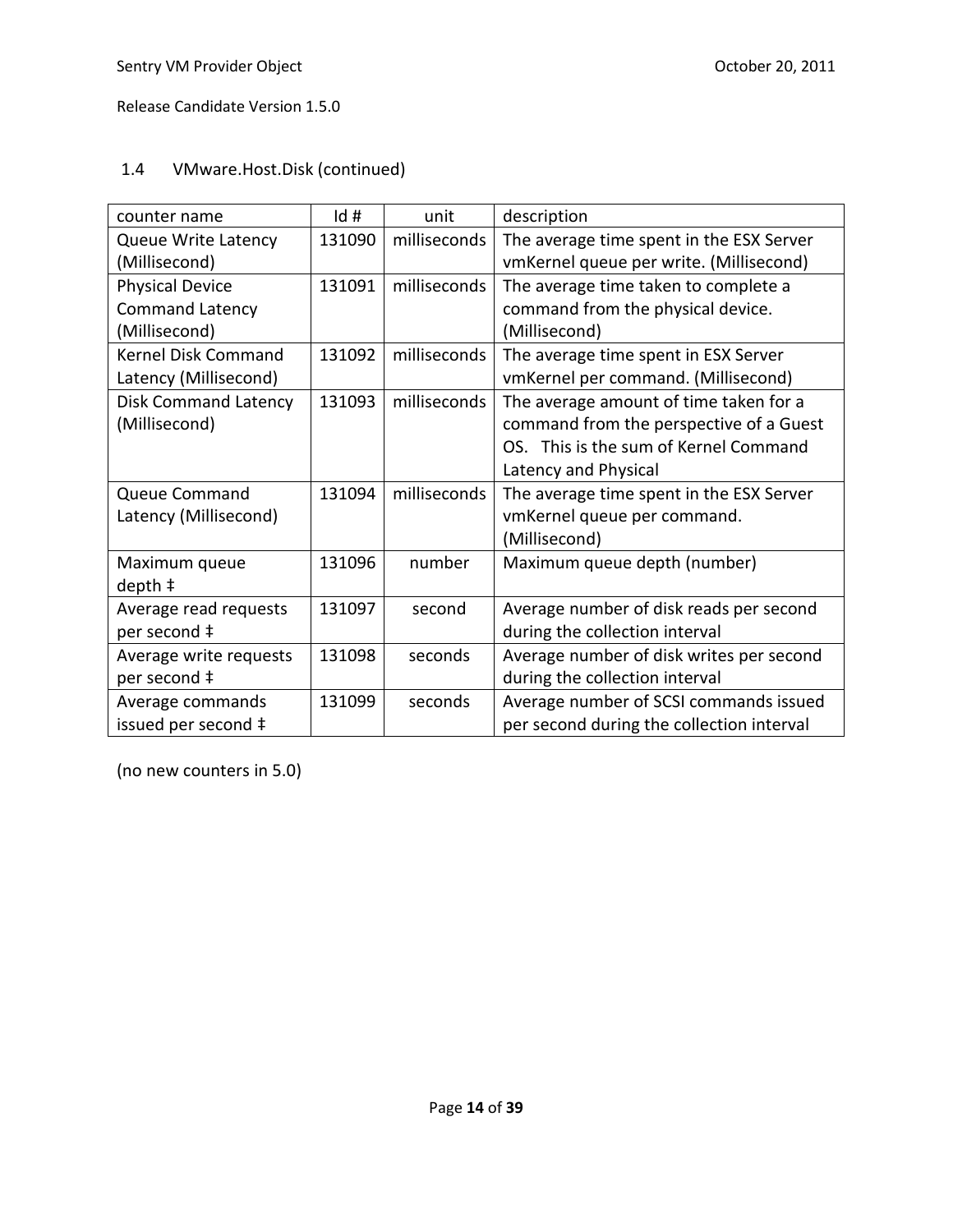### 1.5 VMware.Host.Net

"VMware Host System physical network interfaces"

| counter name                   | Id#    | unit        | description                                |
|--------------------------------|--------|-------------|--------------------------------------------|
| <b>Network Packets</b>         | 196612 | number      | Number of packets received in the period   |
| Received (Number)              |        |             | (Number)                                   |
| <b>Network Packets</b>         | 196613 | number      | Number of packets transmitted in the       |
| Transmitted (Number)           |        |             | period (Number)                            |
| Network Data Receive           | 196614 | <b>KBps</b> | Rate at which data is received (KBps)      |
| Rate (KBps)                    |        |             |                                            |
| <b>Network Data Transmit</b>   | 196615 | <b>KBps</b> | Rate at which data is transmitted (KBps)   |
| Rate (KBps)                    |        |             |                                            |
| droppedRx*                     | 196616 | number      | Number of receive packets dropped during   |
|                                |        |             | the collection interval                    |
| droppedTx*                     | 196617 | number      | Number of transmit packets dropped during  |
|                                |        |             | the collection interval                    |
| Network Usage (KBps) +         | 196609 | <b>KBps</b> | Aggregated network performance statistics. |
|                                |        |             | For hosts this can be represented on a per |
|                                |        |             | Virtual Machine basis as a stacked graph   |
|                                |        |             | (KBps)                                     |
| Data receive rate ł            | 196618 | <b>KBps</b> | Average amount of data received per        |
|                                |        |             | second                                     |
| Data transmit rate ł           | 196619 | <b>KBps</b> | Average amount of data transmitted per     |
|                                |        |             | second                                     |
| Broadcast receives ł           | 196620 | number      | Number of broadcast packets received       |
|                                |        |             | during the sampling interval               |
| Broadcast transmits ł          | 196621 | number      | Number of broadcast packets transmitted    |
|                                |        |             | during the sampling interval               |
| Multicast receives <b>H</b>    | 196622 | number      | Number of multicast packets received       |
|                                |        |             | during the sampling interval               |
| Multicast transmits ł          | 196623 | number      | Number of multicast packets transmitted    |
|                                |        |             | during the sampling interval               |
| Packet receive errors <b>t</b> | 196624 | number      | Number of packets with errors received     |
|                                |        |             | during the sampling interval               |
| Packet transmit errors +       | 196625 | number      | Number of packets with errors transmitted  |
|                                |        |             | during the sampling interval               |
| Unknown protocol               | 196626 | number      | Number of frames with unknown protocol     |
| frames ł                       |        |             | received during the sampling interval      |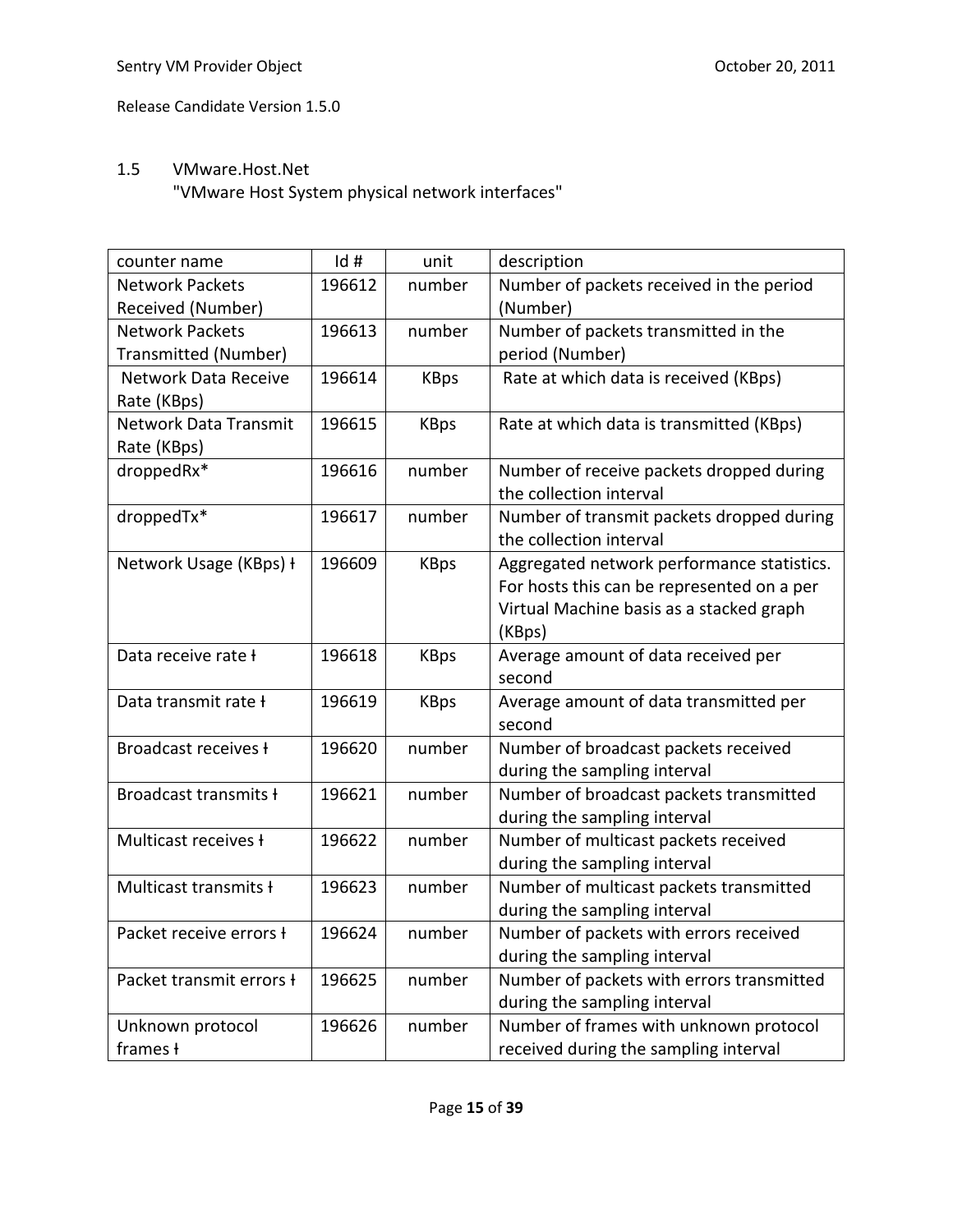# 1.6 VMware.Host.Sys "VMware Host System information"

| counter name              | Id#        | unit       | description                                |
|---------------------------|------------|------------|--------------------------------------------|
| Uptime                    | 262144     | seconds    | Total time in seconds elapsed since last   |
|                           |            |            | startup                                    |
| Heartbeat                 | 262145     | number     | Number of heartbeats in this period        |
| Disk Usage (Percent) ‡    | 262146     | percent    | Percent amount of disk space usage for     |
|                           |            |            | each mount point                           |
| Disk Usage (Percent)      |            | base       | Percent amount of disk space usage for     |
| base ‡                    |            |            | each mount point base                      |
| <b>Resource CPU Usage</b> | $262147^7$ | <b>MHz</b> | Amount of CPU used during the interval by  |
| None (MHz)*               |            |            | the Service Console and other applications |
| <b>Resource CPU Usage</b> | 262148     | <b>MHz</b> | Average amount of CPU used during the      |
| Average (MHz)*            |            |            | interval by the Service Console and other  |
|                           |            |            | applications (MHz)                         |
| Resource memory           | 262151     | KB         | Memory touched by the system resource      |
| touched (KB)*             |            |            | group in KB                                |
| Resource memory           | 262152     | <b>KB</b>  | Memory mapped by the system resource       |
| mapped (KB)*              |            |            | group in KB                                |
| Resource memory share     | 262153     | KB         | Memory saved due to sharing by the         |
| saved (KB)*               |            |            | system resource group in KB                |
| Resource memory           | 262154     | KB         | Memory swapped out by the system           |
| swapped (KB)*             |            |            | resource group in KB                       |
| Resource memory           | 262155     | KB         | Overhead memory consumed by the            |
| overhead (KB)*            |            |            | system resource group in KB                |
| Resource memory           | 262156     | KB         | Memory shared by the system resource       |
| shared (KB)*              |            |            | group in KB                                |
| Resource memory zero      | 262157     | KB         | Zero filled memory used by the system      |
| $(KB)*$                   |            |            | resource group in KB                       |
| Resource CPU running      | 262158     | Percent    | CPU active average over 1 minute of the    |
| (1 min. average)          |            |            | system resource group                      |
| Percent*                  |            |            |                                            |
| Resource CPU running      |            | base       | CPU active average over 1 minute of the    |
| (1 min. average)          |            |            | system resource group base                 |
| Percent Base*             |            |            |                                            |
| Resource CPU active (1    | 262159     | Percent    | CPU active average over 1 minute of the    |
| min. average) Percent*    |            |            | system resource group                      |

 7 A counter id 262146 was inserted in ESX 4, label "Disk Usage", but has not been seen in data yet.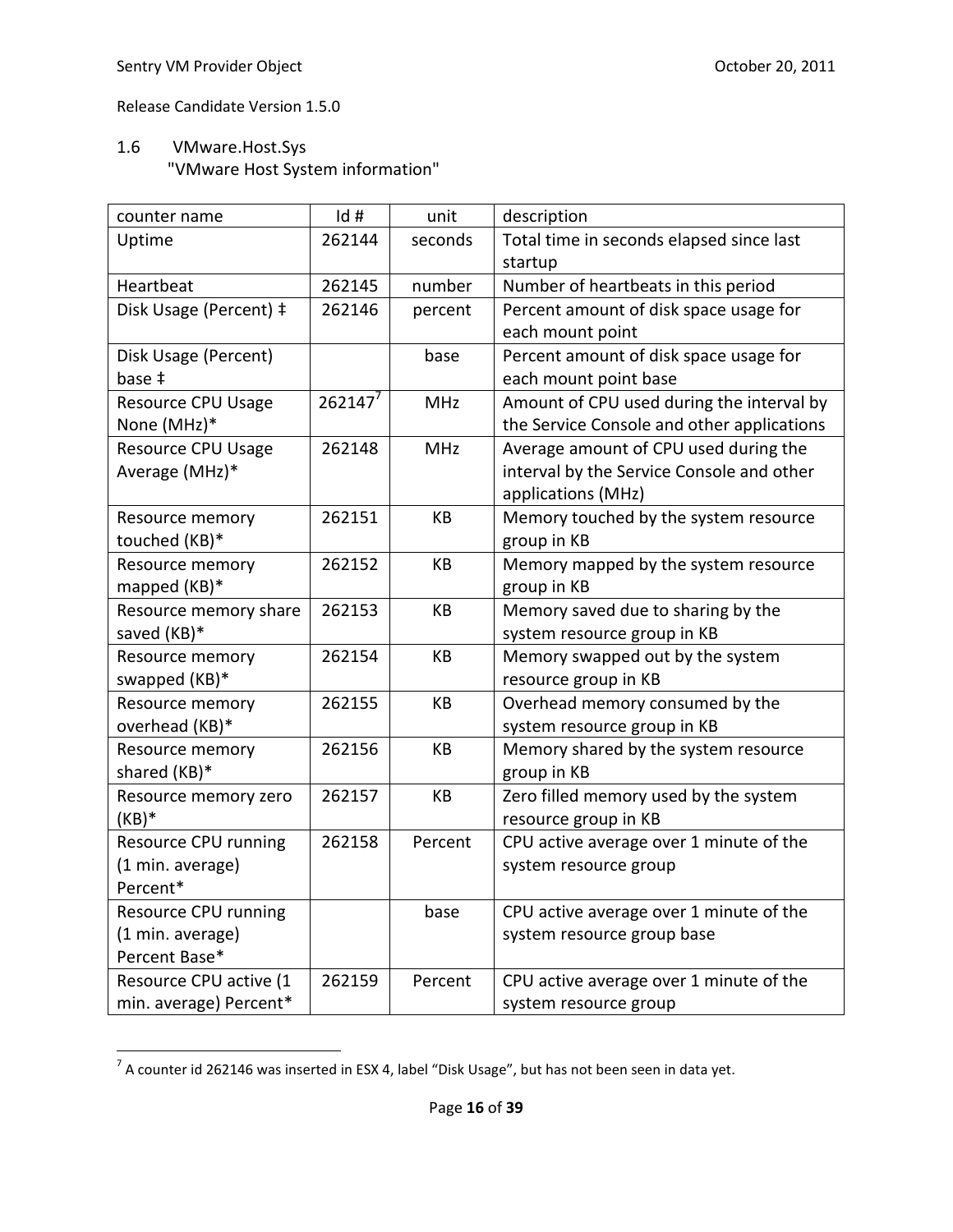# 1.6 VMware.Host.Sys (continued)

| counter name                   | Id#    | unit       | description                                    |
|--------------------------------|--------|------------|------------------------------------------------|
| Resource CPU active (1         |        | base       | CPU active average over 1 minute of the system |
| min. average) Percent          |        |            | resource group base                            |
| base*                          |        |            |                                                |
| Resource CPU maximum           | 262160 | percent    | CPU maximum limited over 1 minute of the       |
| limited (1 min.) Percent*      |        |            | system resource group                          |
| Resource CPU maximum           |        | base       | CPU maximum limited over 1 minute of the       |
| limited (1 min.) Percent       |        |            | system resource group base                     |
| base*                          |        |            |                                                |
| Resource CPU running (5        | 262161 | percent    | CPU running average over 5 minutes of the      |
| min. average) Percent*         |        |            | system resource group                          |
| Resource CPU running (5        |        | base       | CPU running average over 5 minutes of the      |
| min. average) Percent          |        |            | system resource group base                     |
| base*                          |        |            |                                                |
| Resource CPU active (5         | 262162 | percent    | CPU active average over 5 minutes of the       |
| min. average) Percent*         |        |            | system resource group                          |
| Resource CPU active (5         |        | base       | CPU active average over 5 minutes of the       |
| min. average) Percent          |        |            | system resource group base                     |
| base*                          |        |            |                                                |
| Resource CPU maximum           | 262163 | percent    | CPU maximum limited over 5 minutes of the      |
| limited (5 min.) Percent*      |        |            | system resource group                          |
| Resource CPU maximum           |        | base       | CPU maximum limited over 5 minutes of the      |
| limited (5 min.) Percent       |        |            | system resource group base                     |
| base*                          |        |            |                                                |
| <b>Resource CPU allocation</b> | 262164 | <b>MHz</b> | CPU allocation reservation (in MHZ) of the     |
| minimum (in MHZ)*              |        |            | system resource group                          |
| <b>Resource CPU allocation</b> | 262165 | <b>MHz</b> | CPU allocation limit (in MHZ) of the system    |
| maximum (in MHZ)*              |        |            | resource group                                 |
| Resource CPU allocation        | 262166 | number     | CPU allocation shares of the system resource   |
| shares*                        |        |            | group                                          |
| Resource memory                | 262167 | KB.        | Memory allocation reservation (in KB) of the   |
| allocation minimum (in         |        |            | system resource group                          |
| $KB)*$                         |        |            |                                                |
| Resource memory                | 262168 | KB         | Memory allocation limit (in KB) of the system  |
| allocation maximum (in         |        |            | resource group                                 |
| $KB)*$                         |        |            |                                                |
| Resource memory                | 262169 | number     | Memory allocation shares of the system         |
| allocation shares*             |        |            | resource group                                 |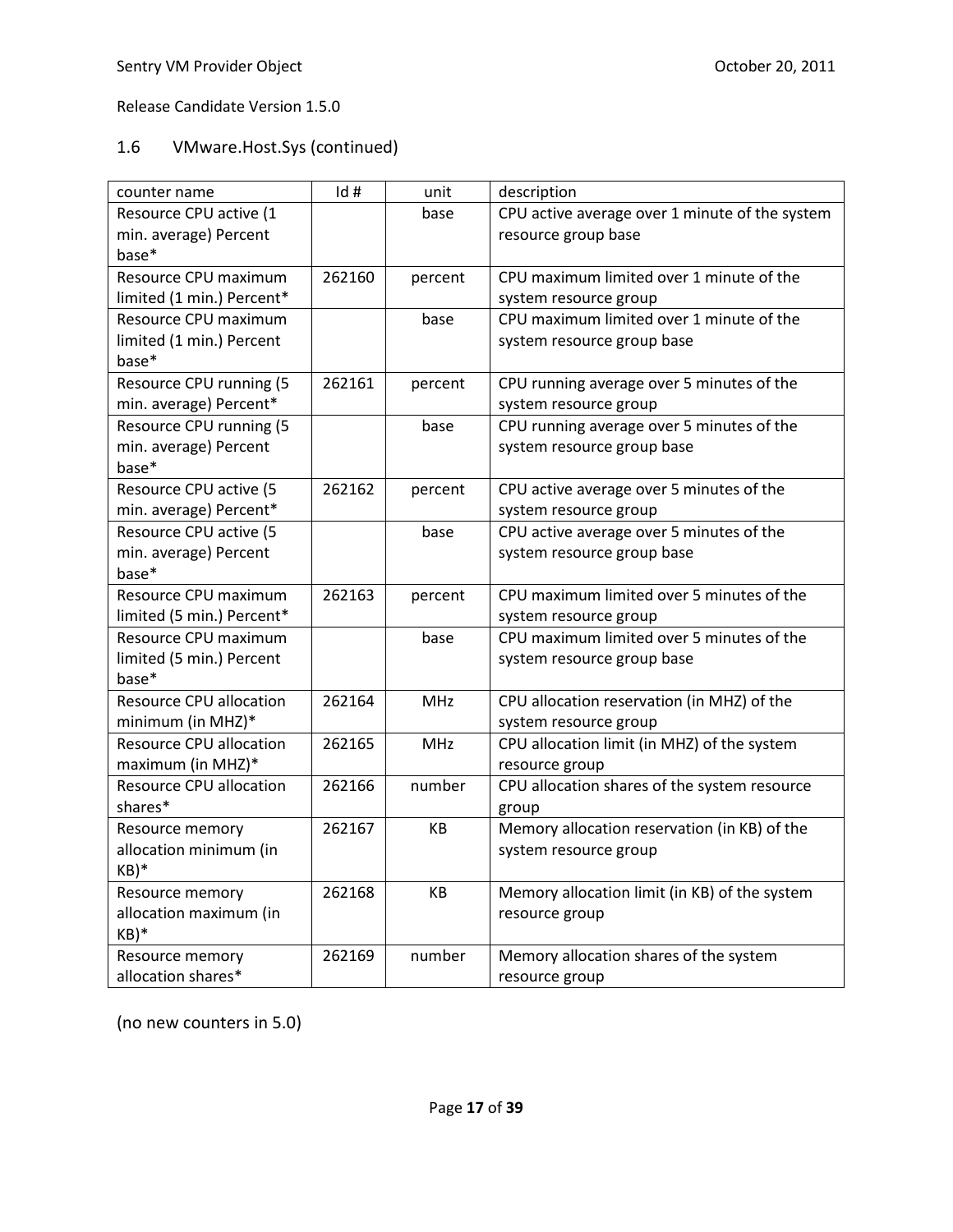### 1.7 VMware.Host.ResCPU

"VMware Host System Resource CPU average usage"

| counter name         | Id#    | unit    | description                         |
|----------------------|--------|---------|-------------------------------------|
| CPU Active (1 min.   | 327680 | percent | CPU active average over 1 minute    |
| average)             |        |         |                                     |
| CPU Active (1 min.   |        | base    | Base value for calculation          |
| average) Base        |        |         |                                     |
| CPU Active (1 min.   | 327681 | percent | CPU active peak over 1 minute       |
| peak)                |        |         |                                     |
| CPU Active (1 min.   |        | base    | Base value for calculation          |
| peak) Base           |        |         |                                     |
| CPU Running (1 min.  | 327682 | percent | CPU running average over 1 minute   |
| average)             |        |         |                                     |
| CPU Running (1 min.  |        | base    | Base value for calculation          |
| average) Base        |        |         |                                     |
| CPU Active (5 min.   | 327683 | percent | CPU active average over 5 minutes   |
| average)             |        |         |                                     |
| CPU Active (5 min.   |        | base    | Base value for calculation          |
| average) Base        |        |         |                                     |
| CPU Active (5 min.   | 327684 | percent | CPU active peak over 5 minutes      |
| peak)                |        |         |                                     |
| CPU Active (5 min.   |        | base    | Base value for calculation          |
| peak) Base           |        |         |                                     |
| CPU Running (5 min.  | 327685 | percent | CPU running average over 5 minutes  |
| average)             |        |         |                                     |
| CPU Running (5 min.  |        | base    | Base value for calculation          |
| average) Base        |        |         |                                     |
| CPU Active (15 min.  | 327686 | percent | CPU active average over 15 minutes  |
| average)             |        |         |                                     |
| CPU Active (15 min.  |        | base    | Base value for calculation          |
| average) Base        |        |         |                                     |
| CPU Active (15 min.  | 327687 | percent | CPU active peak over 15 minutes     |
| peak)                |        |         |                                     |
| CPU Active (15 min.  |        |         | Base value for calculation          |
| peak) Base           |        |         |                                     |
| CPU Running (15 min. | 327688 | percent | CPU running average over 15 minutes |
| average)             |        |         |                                     |
| CPU Running (15 min. |        | base    | Base value for calculation          |
| average) Base        |        |         |                                     |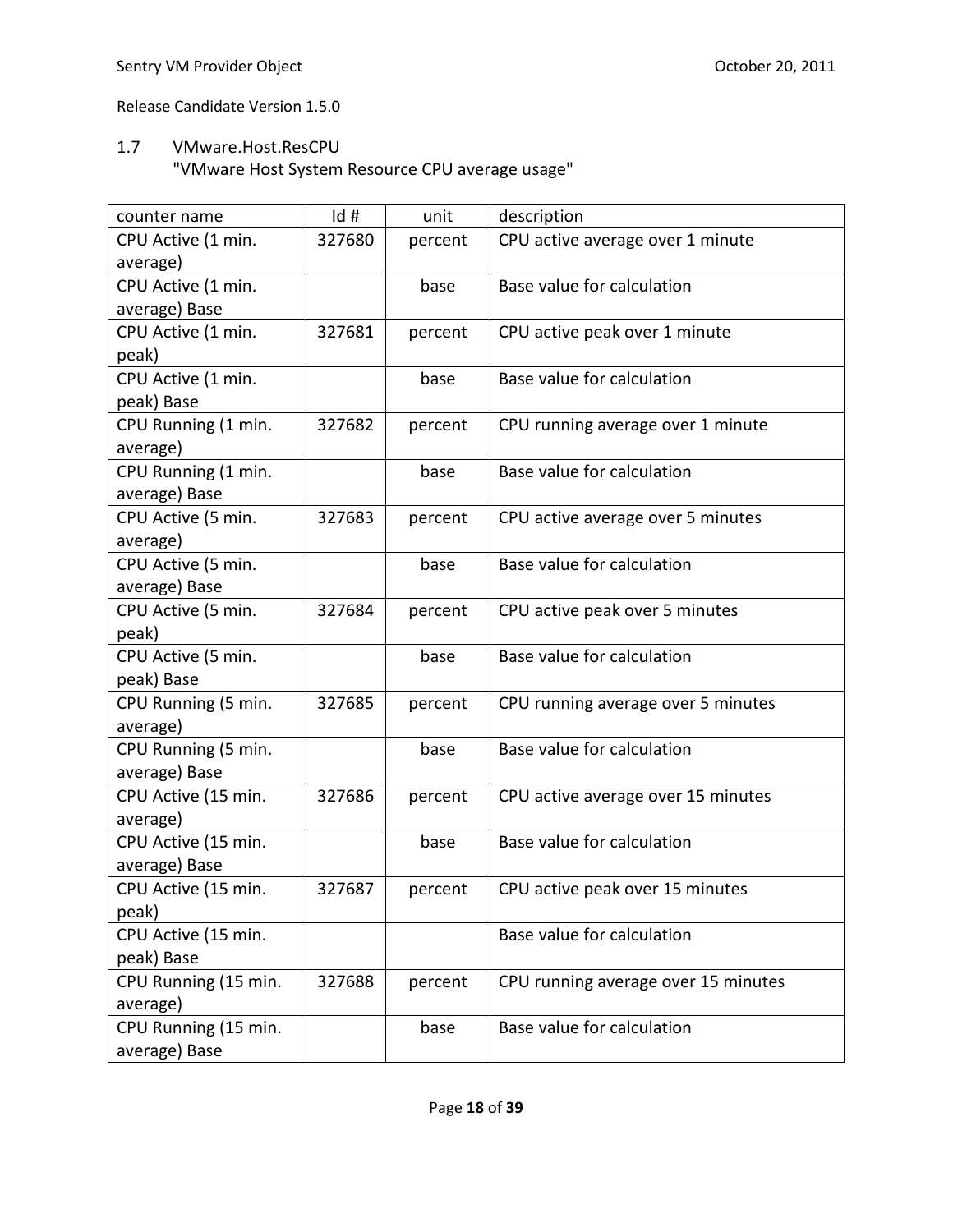# 1.7 VMware.Host.ResCPU (continued)

| counter name            | Id#    | unit         | description                                 |
|-------------------------|--------|--------------|---------------------------------------------|
| CPU Running (1 min.     | 327689 | percent      | CPU running peak over 1 minute              |
| peak)                   |        |              |                                             |
| CPU Running (1 min.     |        | base         | Base value for calculation                  |
| peak) Base              |        |              |                                             |
| CPU Throttled (1 min.   | 327690 | percent      | Amount of CPU resources over the limit that |
| average)                |        |              | were refused, average over 1 minute         |
| CPU Throttled (1 min.   |        | base         | Base value for calculation                  |
| average) Base           |        |              |                                             |
| CPU Running (5 min.     | 327691 | percent      | CPU running peak over 5 minutes             |
| peak)                   |        |              |                                             |
| CPU Running (5 min.     |        | base         | Base value for calculation                  |
| peak) Base              |        |              |                                             |
| CPU Throttled (5 min.   | 327692 | percent      | Amount of CPU resources over the limit that |
| average)                |        |              | were refused, average over 5 minutes        |
| CPU Throttled (5 min.   |        | base         | Base value for calculation                  |
| average) Base           |        |              |                                             |
| CPU Running (15 min.    | 327693 | percent      | CPU running peak over 15 minutes            |
| peak)                   |        |              |                                             |
| CPU Running (15 min.    |        | base         | Base value for calculation                  |
| peak) Base              |        |              |                                             |
| CPU Throttled (15 min.  | 327694 | percent      | Amount of CPU resources over the limit that |
| average)                |        |              | were refused, average over 15 minutes       |
| CPU Throttled (15 min.  |        | base         | Base value for calculation                  |
| average) Base           |        |              |                                             |
| Group Number of CPU     | 327695 | number       | Group number of CPUs sample count           |
| Sample Count            |        |              |                                             |
| <b>Group CPU Sample</b> | 327696 | milliseconds | Group CPU Sample Period in milliseconds     |
| Period (milliseconds)   |        |              |                                             |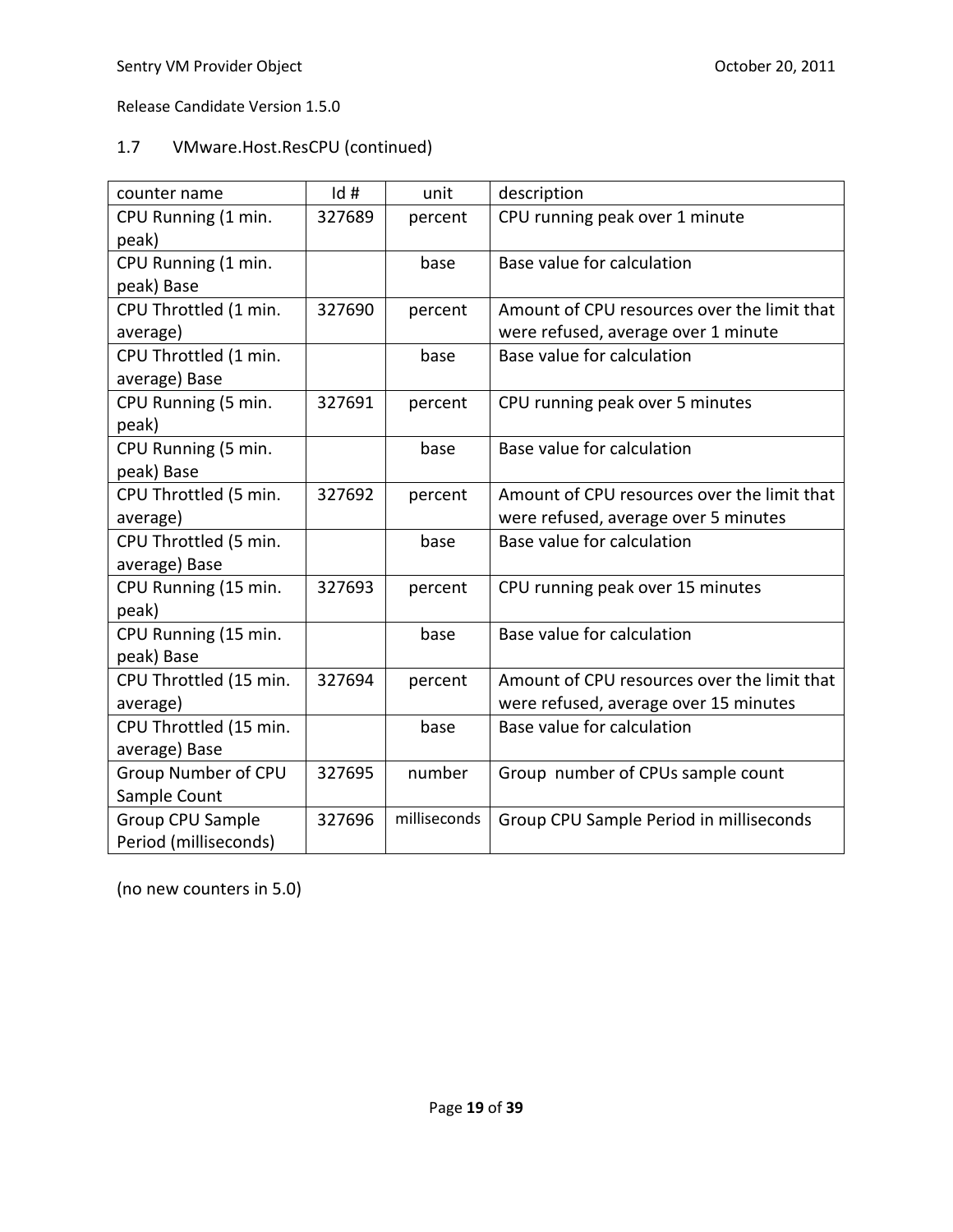# 1.8 VMware.Host.StorageAdapter

"VMware Host System Storage Adapter (HBA) metrics"

| counter name           | Id#    | unit         | description                                 |
|------------------------|--------|--------------|---------------------------------------------|
| Average commands       | 458752 | number       | Average number of commands issued per       |
| issued per second ‡    |        |              | second by the storage adapter during the    |
|                        |        |              | collection interval                         |
| Average read requests  | 458753 | number       | Average number of read commands issued      |
| per second ‡           |        |              | per second by the storage adapter during    |
|                        |        |              | the collection interval                     |
| Average write requests | 458754 | number       | Average number of write commands issued     |
| per second‡            |        |              | per second by the storage adapter during    |
|                        |        |              | the collection interval                     |
| Read rate (KBps) ‡     | 458755 | <b>KBps</b>  | Rate of reading data by the storage adapter |
|                        |        |              | (KBps)                                      |
| Write rate (KBps) ‡    | 458756 | <b>KBps</b>  | Rate of writing data by the storage adapter |
|                        |        |              | (KBps)                                      |
| Read latency           | 458757 | milliseconds | The average time a read by the storage      |
| (milliseconds) ‡       |        |              | adapter takes (milliseconds)                |
| Write latency          | 458758 | milliseconds | The average time a write by the storage     |
| (milliseconds) ‡       |        |              | adapter takes (milliseconds)                |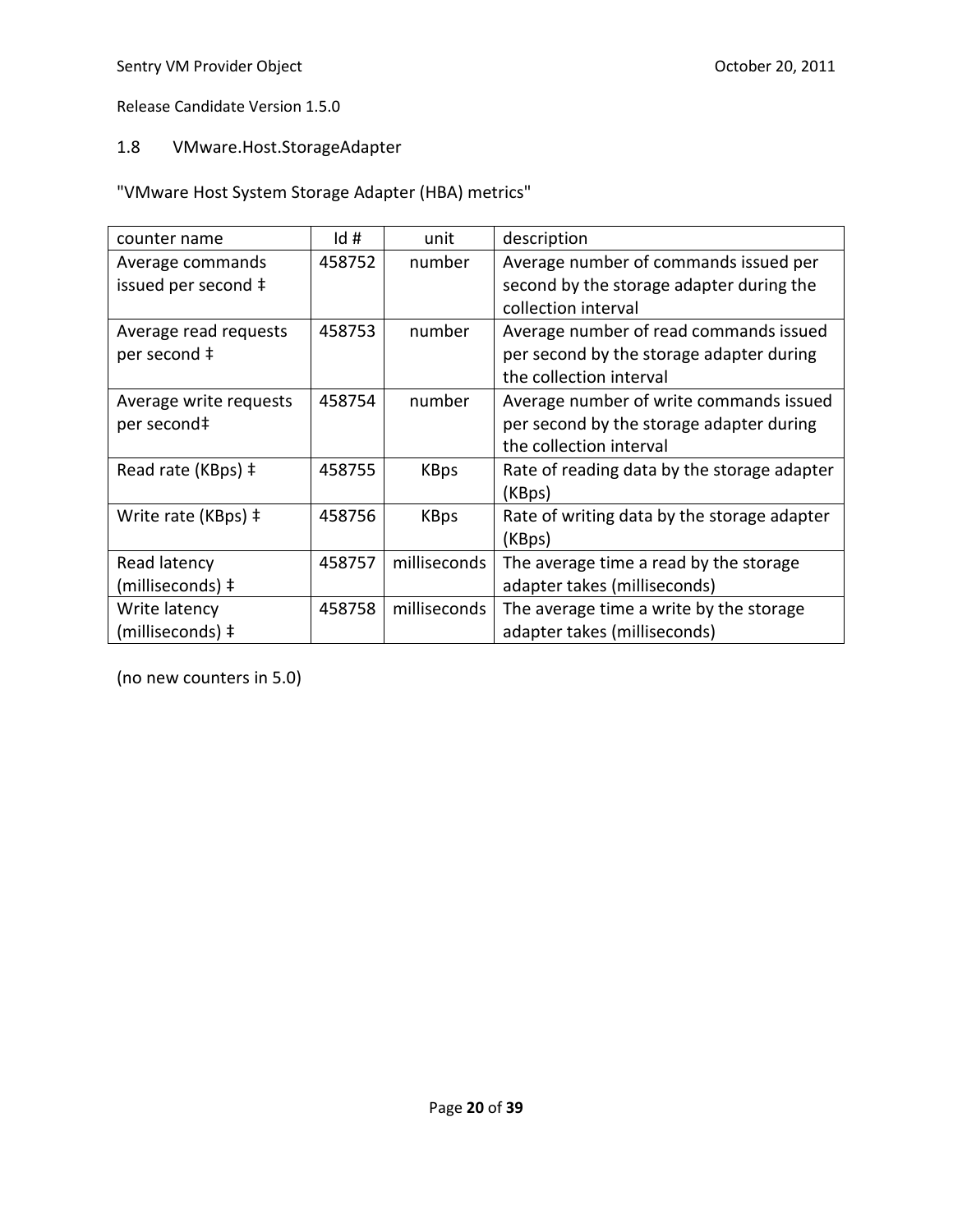# 1.9 VMware.Host.StoragePath

"VMware Host System Storage Adapter (HBA) metrics"

| counter name                            | Id#    | unit         | description                                                                                                    |
|-----------------------------------------|--------|--------------|----------------------------------------------------------------------------------------------------------------|
| Average commands<br>issued per second ‡ | 524288 | number       | Average number of commands issued per<br>second by the storage adapter during the<br>collection interval       |
| Average read requests<br>per second ‡   | 524289 | number       | Average number of read commands issued<br>per second by the storage adapter during<br>the collection interval  |
| Average write requests<br>per second ‡  | 524290 | number       | Average number of write commands issued<br>per second by the storage adapter during<br>the collection interval |
| Read rate (KBps) ‡                      | 524291 | <b>KBps</b>  | Rate of reading data by the storage adapter<br>(KBps)                                                          |
| Write rate (KBps) ‡                     | 524292 | <b>KBps</b>  | Rate of writing data by the storage adapter<br>(KBps)                                                          |
| Read latency                            | 524293 | milliseconds | The average time a read by the storage                                                                         |
| (milliseconds) ‡                        |        |              | adapter takes (milliseconds)                                                                                   |
| Write latency                           | 524294 | milliseconds | The average time a write by the storage                                                                        |
| (milliseconds) ‡                        |        |              | adapter takes (milliseconds)                                                                                   |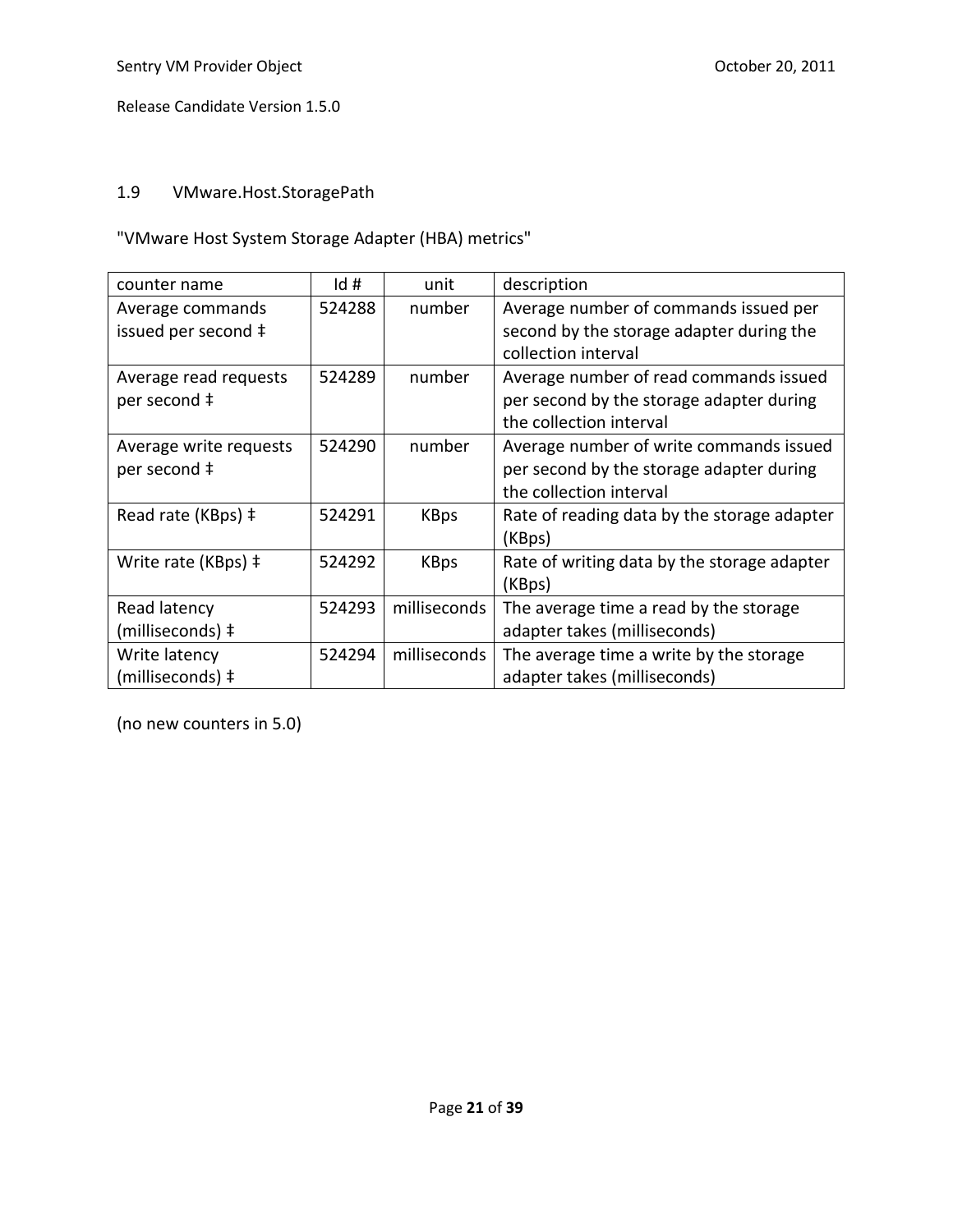### 1.10 VMware.Host.Datastore

# "VMware Host Datastore metrics"

| counter name           | Id#    | unit         | description                               |
|------------------------|--------|--------------|-------------------------------------------|
| Average read requests  | 655360 | number       | Average number of read commands           |
| per second ‡           |        |              | issued per second to the datastore during |
|                        |        |              | the collection interval                   |
| Average write requests | 655361 | number       | Average number of write commands          |
| per second ‡           |        |              | issued per second by the storage adapter  |
|                        |        |              | during the collection interval            |
| Read rate (KBps)#      | 655362 | <b>KBps</b>  | Rate of reading data from the datastore   |
|                        |        |              | (KBps)                                    |
| Write rate (KBps) ‡    | 655363 | <b>KBps</b>  | Rate of writing data by the storage       |
|                        |        |              | adapter (KBps)                            |
| Read latency           | 655364 | milliseconds | The average time a read from the          |
| (milliseconds) ‡       |        |              | datastore takes (milliseconds)            |
| Write latency          | 655365 | milliseconds | The average time a write from the         |
| (milliseconds) ‡       |        |              | datastore takes (milliseconds)            |
| Storage I/O Control    | 655366 | microseconds | Storage I/O Control size-normalized I/O   |
| normalized latency     |        |              | latency (microseconds)                    |
| (microseconds) ‡       |        |              |                                           |
| Storage I/O Control    | 655367 | number       | Storage I/O Control aggregated IOPS       |
| aggregated IOPS ‡      |        |              |                                           |
| Storage DRS datastore  | 655368 | number       | Storage DRS datastore bytes read          |
| bytes read +           |        |              |                                           |
| Storage DRS datastore  | 655369 | number       | Storage DRS datastore bytes written       |
| bytes written ł        |        |              |                                           |
| Storage DRS datastore  | 655370 | number       | Storage DRS datastore read I/O rate       |
| read I/O rate ł        |        |              |                                           |
| Storage DRS datastore  | 655371 | number       | Storage DRS datastore write I/O rate      |
| write I/O rate ł       |        |              |                                           |
| Storage DRS datastore  | 655372 | number       | Storage DRS datastore normalized read     |
| normalized read        |        |              | latency                                   |
| latency ł              |        |              |                                           |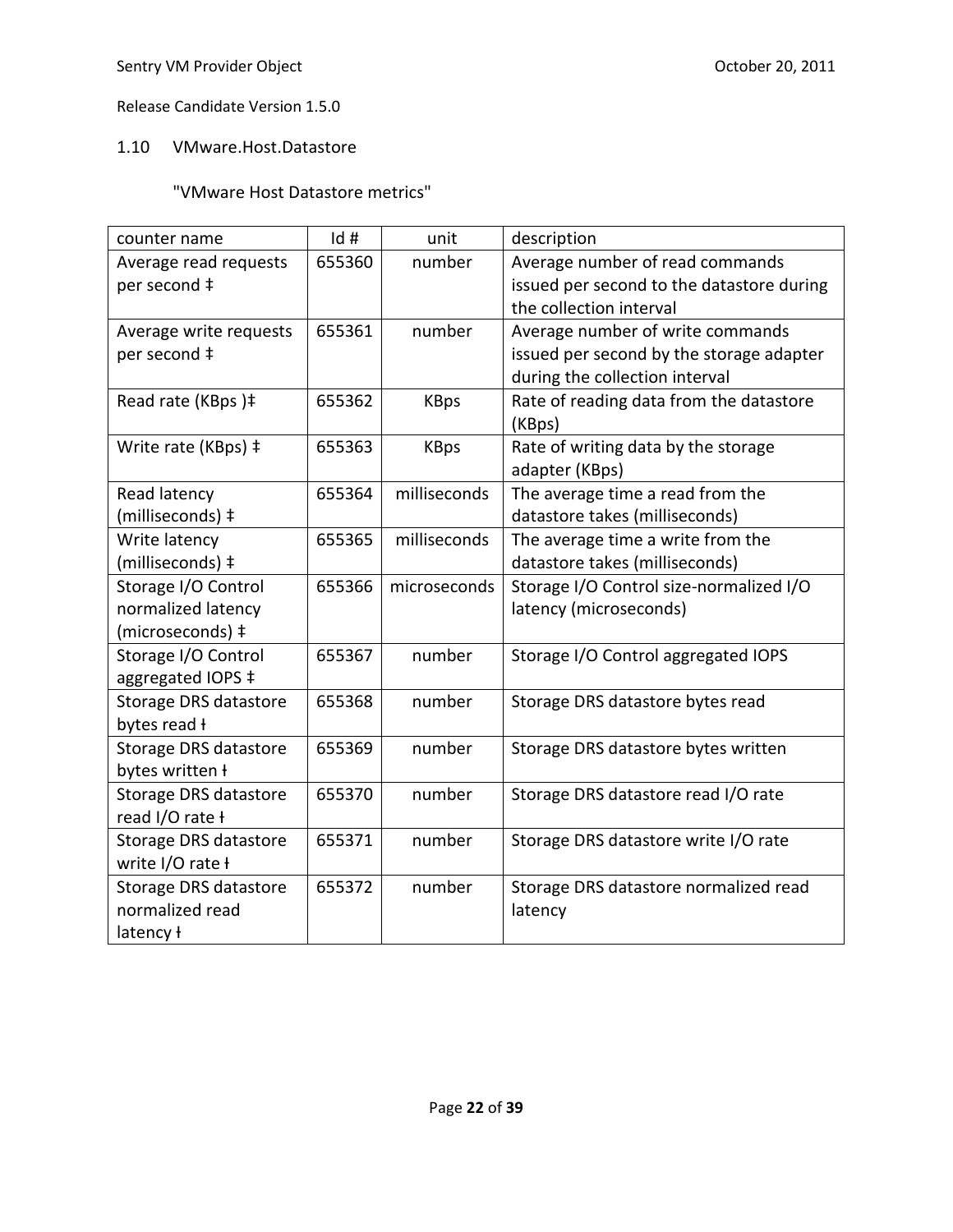# 1.10 VMware.Host.Datastore (continued)

"VMware Host Datastore metrics"

| Storage DRS datastore<br>normalized write | 655373 | number | Storage DRS datastore normalized write<br>latency |
|-------------------------------------------|--------|--------|---------------------------------------------------|
| latency ł                                 |        |        |                                                   |
| Storage DRS datastore                     | 655374 | number | Storage DRS datastore outstanding read            |
| outstanding read                          |        |        | requests                                          |
| requests +                                |        |        |                                                   |
| Storage DRS datastore                     | 655375 | number | Storage DRS datastore outstanding write           |
| outstanding write                         |        |        | requests                                          |
| requests +                                |        |        |                                                   |
| Storage I/O Control                       | 655376 | number | Storage I/O Control datastore maximum             |
| datastore maximum                         |        |        | queue depth                                       |
| queue depth +                             |        |        |                                                   |
| Storage DRS datastore                     | 655377 | number | Storage DRS datastore read workload               |
| read workload metric +                    |        |        | metric                                            |
| Storage DRS datastore                     | 655378 | number | Storage DRS datastore write workload              |
| write workload metric <b>t</b>            |        |        | metric                                            |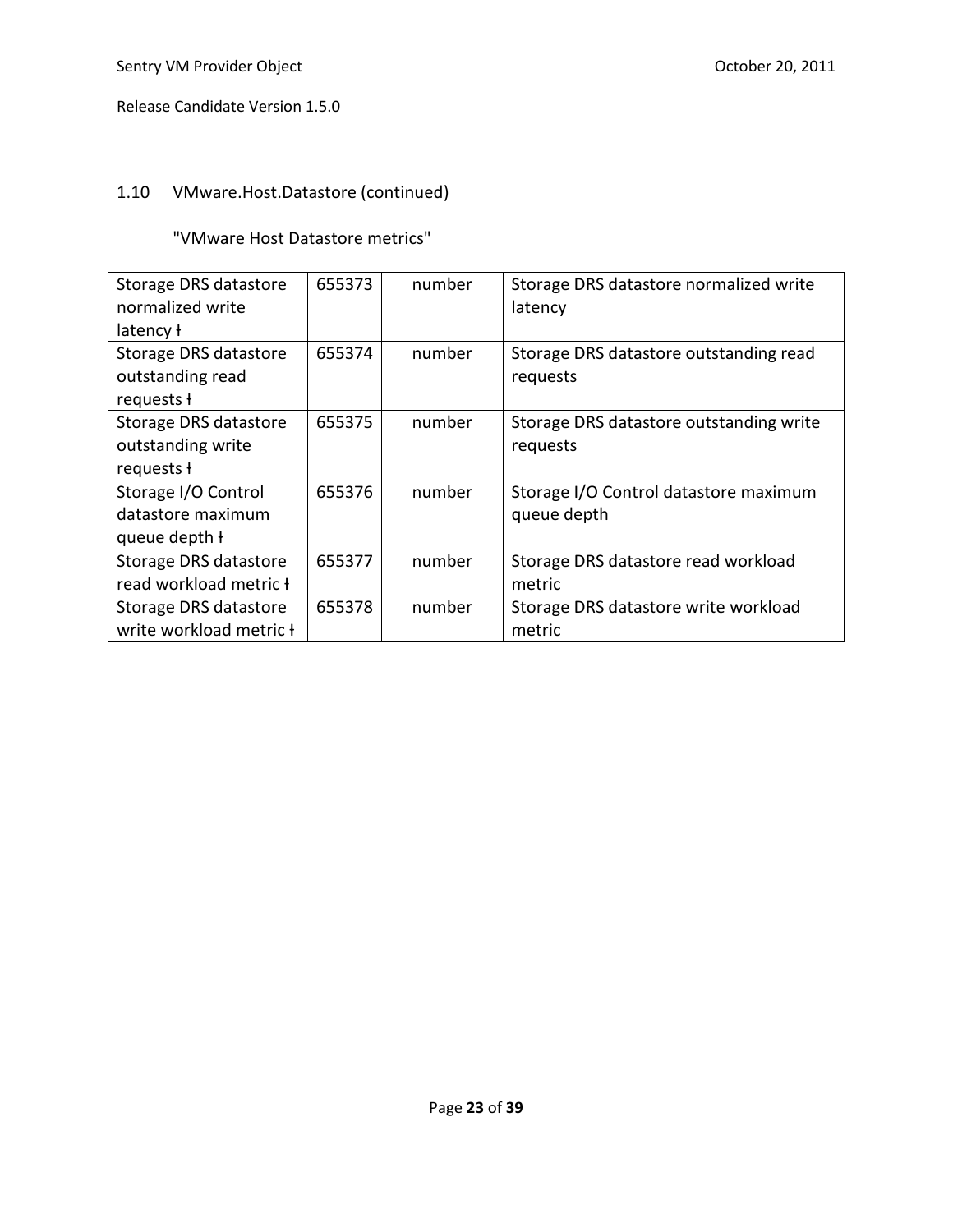#### 1.11 VMware.Host.Power

"VMware Host System Power metrics"

| counter name                     | Id#    | unit        | description                              |
|----------------------------------|--------|-------------|------------------------------------------|
| Usage (watts) $\ddagger$         | 720896 | number      | Current power usage (watts)              |
| cap (watts) $\ddagger$           | 720897 | number      | Maximum allowed power usage (watts)      |
| Energy usage (joules) $\ddagger$ | 720898 | <b>KBps</b> | Total energy used since last stats reset |
|                                  |        |             | (joules)                                 |

(no new counters in 5.0)

#### 1.12 VMware.Management Agent

# " VMware Management Agent metrics"

| counter name          | Id#    | unit        | description                           |
|-----------------------|--------|-------------|---------------------------------------|
| Memory Used (average) | 393216 | KB          | Memory Used as percentage of total    |
|                       |        |             | configured or available memory (KB)   |
| Memory swap used (KB) | 393217 | KB          | Amount of memory that is used by swap |
|                       |        |             | (KB)                                  |
| Memory swap in        | 393218 | <b>KBps</b> | Amount of memory that is swapped in   |
| (Average KBps) +      |        |             | <b>KBps</b>                           |
| Memory swap out       | 393219 | <b>KBps</b> | Amount of memory that is swapped out  |
| (Average KBps) +      |        |             | <b>KBps</b>                           |
| CPU Usage ł           | 393220 | <b>MHz</b>  | Amount of Service Console CPU usage   |
|                       |        |             | (MHz)                                 |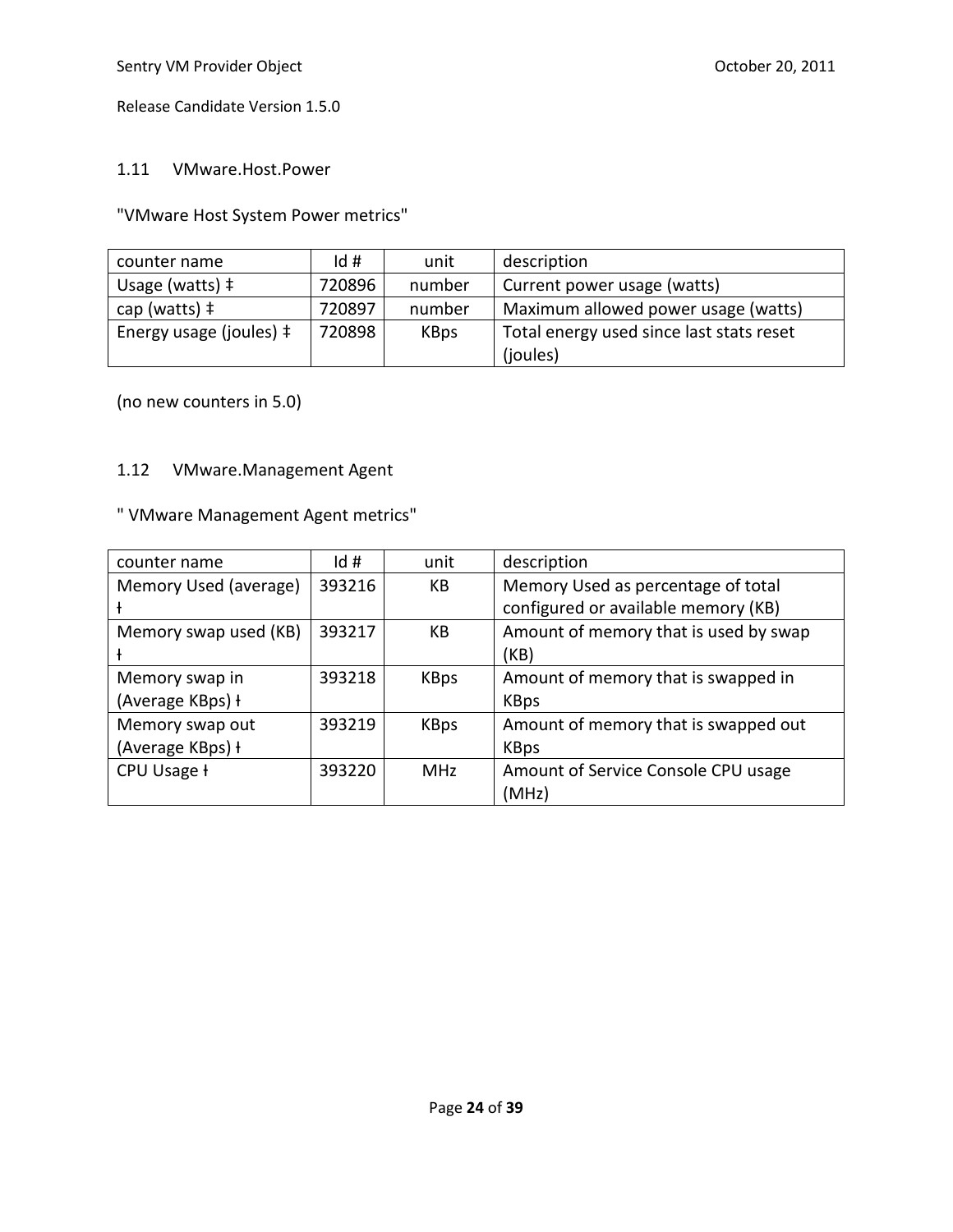# 1.13 VMware.vSphere.Replication

" VMware vSphere Replication metrics"

| counter name            | Id#    | unit        | description                             |
|-------------------------|--------|-------------|-----------------------------------------|
| vSphere Replication VM  | 786432 | number      | <b>Current Number of Replicated VMs</b> |
| Count H                 |        |             |                                         |
| <b>Replication Data</b> | 786433 | <b>KBps</b> | Average amount of data received per     |
| Receive Rate <b>H</b>   |        |             | second                                  |
| <b>Replication Data</b> | 786434 | <b>KBps</b> | Average amount of data transmitted per  |
| Transmit Rate +         |        |             | second                                  |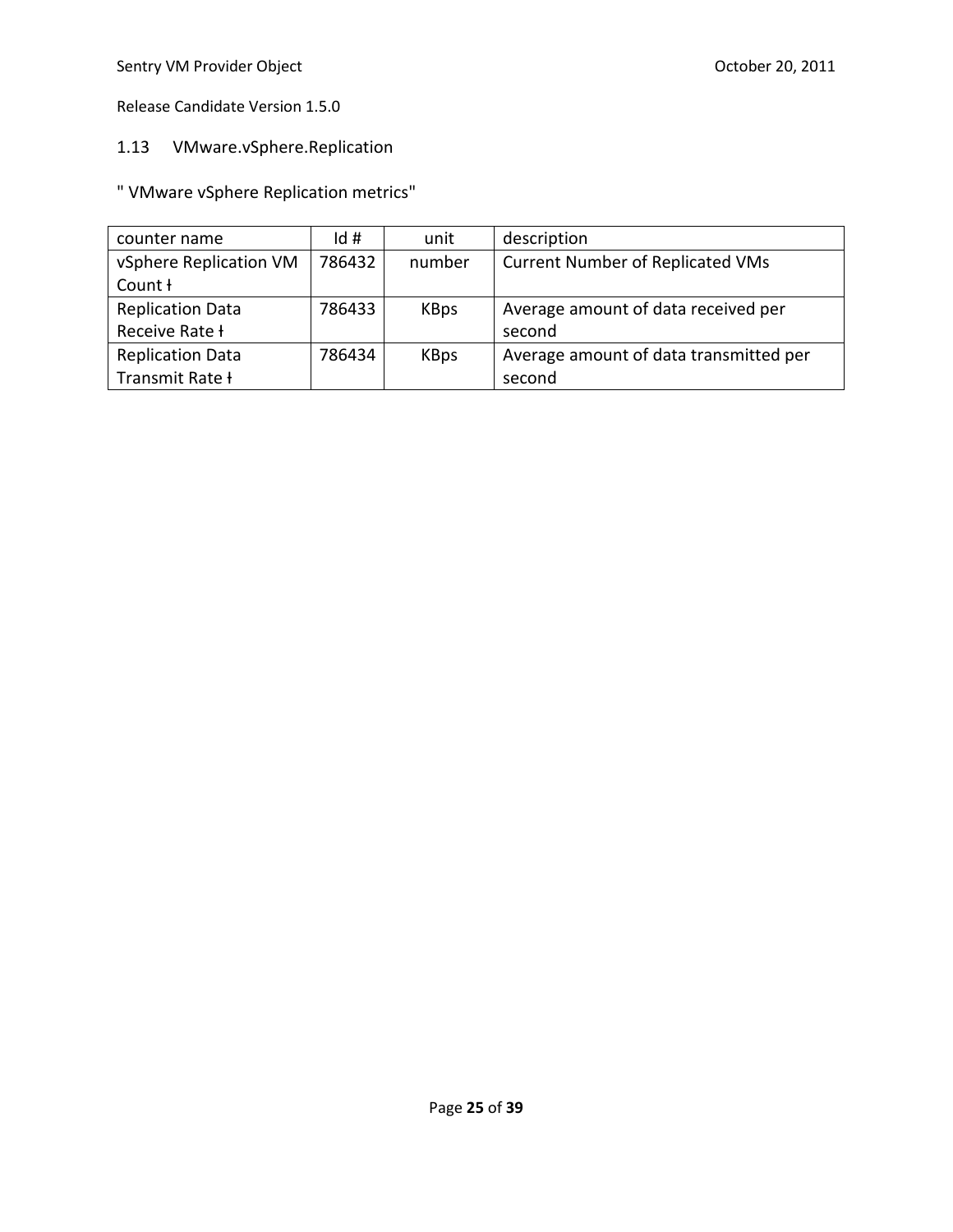#### 2. VMware.ResourcePool

"The ResourcePool is used to partition CPU and memory resources for use by virtual machines."

| counter name         | Id#   | unit       | description                                 |
|----------------------|-------|------------|---------------------------------------------|
| CPU Usage in MHz     | 5     | percentage | CPU usage in MHz over the collected         |
|                      |       |            | interval. For hosts this can be represented |
|                      |       |            | on a per Virtual Machine basis as a stacked |
|                      |       |            | graph (MHz)                                 |
| Memory Granted (KB)  | 65541 | <b>MHz</b> | Amount of memory granted. For hosts this    |
|                      |       |            | can be represented on a per Virtual         |
|                      |       |            | Machine basis as a stacked graph. (KB)      |
| Memory Active (KB)   | 65545 | КB         | Amount of memory that is actively used (KB) |
| Memory Shared (KB)   | 65549 | KB         | Amount of memory that is shared (KB)        |
| Memory Zero (KB)     | 65553 | KB         | Amount of memory that is zeroed out (KB)    |
| Memory Balloon (KB)  | 65582 | КB         | Amount of memory used by memory control     |
|                      |       |            | (KB)                                        |
| Memory Overhead (KB) | 65586 | <b>KB</b>  | Amount of additional host memory            |
|                      |       |            | allocated to the virtual machine (KB)       |
| Memory Swapped (KB)  | 65591 | КB         | Amount of memory (in KB) that is swapped    |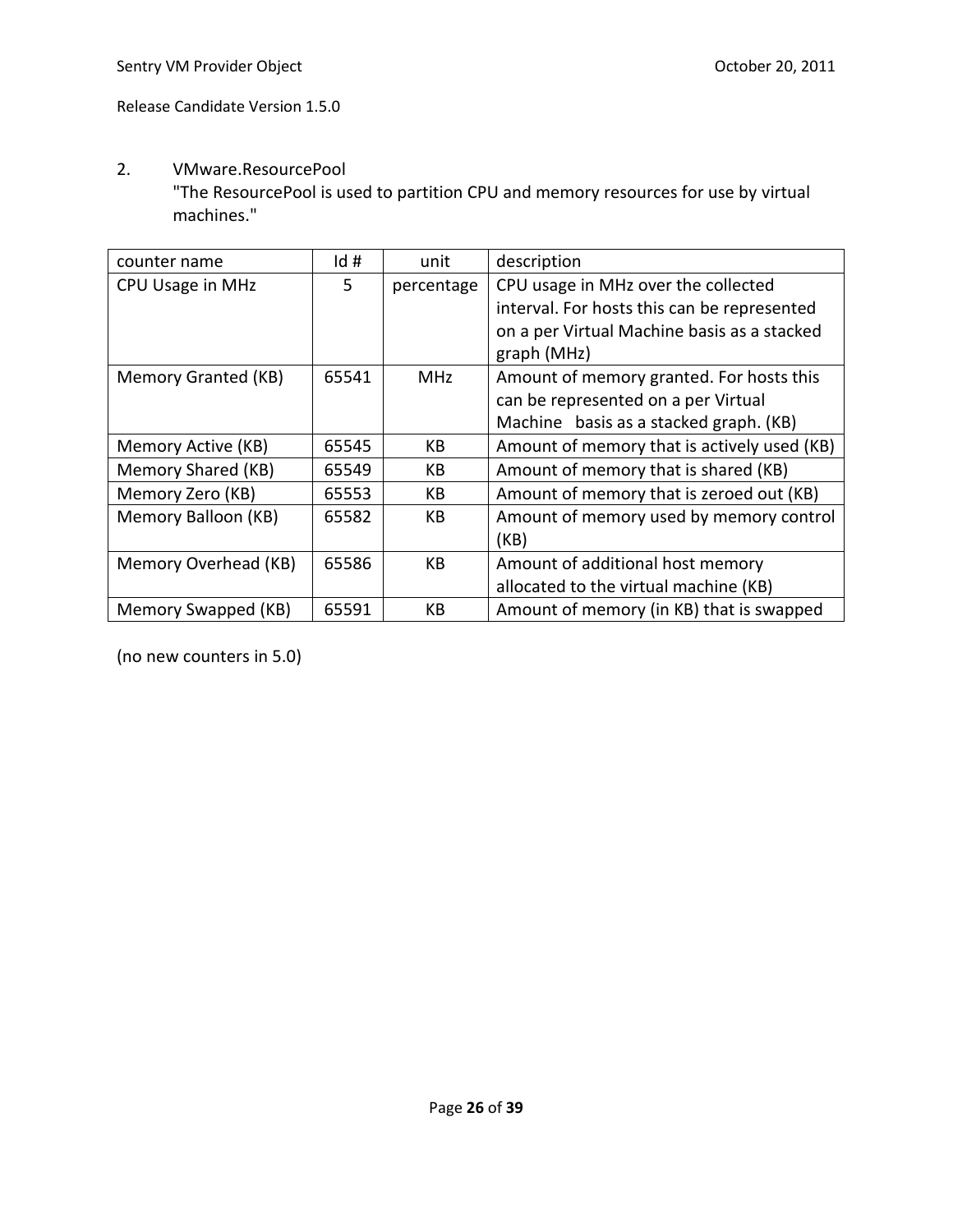# 3.1 VMware.Guest.Aggregate

"VirtualMachine Guest counters defined as Aggregates"

| counter name         | Id#    | unit        | description                              |
|----------------------|--------|-------------|------------------------------------------|
| <b>CPU Usage</b>     | 1      | percentage  | CPU usage as a percentage over the       |
| (Percentage)         |        |             | collected interval (Percent)             |
| CPU Usage base       |        | base        | Base value for percentage calculation    |
| CPU Usage in MHz     | 5      | <b>MHz</b>  | CPU usage in MHz over the collected      |
|                      |        |             | interval. For hosts this can be          |
|                      |        |             | represented on a per Virtual Machine     |
|                      |        |             | basis as a stacked graph (MHz)           |
| CPU Ready $8$        | 11     | millisecond | Percentage of time that the virtual      |
|                      |        |             | machine was ready, but could not get     |
|                      |        |             | scheduled to run on the physical CPU     |
| Disk Usage KBps      | 131073 | <b>KBps</b> | Aggregated storage performance           |
|                      |        |             | statistics. For hosts this can be        |
|                      |        |             | represented on a per Virtual Machine     |
|                      |        |             | basis as a stacked graph                 |
| Network Usage        | 196609 | <b>KBps</b> | Aggregated network performance           |
| (KBps)               |        |             | statistics. For hosts this can be        |
|                      |        |             | represented on a<br>per Virtual          |
|                      |        |             | Machine basis as a stacked graph (KBps)  |
| Swap wait time       | $14^9$ |             | CPU time spent waiting for swap-in       |
| (Millisecond)*       |        |             | (Millisecond)                            |
| Disk Read Rate       | 131078 | <b>KBps</b> | Rate of reading data from the disk       |
| (KBps)*              |        |             | (KBps)                                   |
| Disk Write Rate      | 131079 | <b>KBps</b> | Rate of writing data to the disk (KBps)  |
| $(KBps)*$            |        |             |                                          |
| <b>Network Data</b>  | 196614 | <b>KBps</b> | Rate at which data is received (KBps)    |
| Receive Rate (KBps)* |        |             |                                          |
| Network Data         | 196615 | <b>KBps</b> | Rate at which data is transmitted (KBps) |
| <b>Transmit Rate</b> |        |             |                                          |
| (KBps)*              |        |             |                                          |

 8 Table correction. "CPU Ready" is written in the counterset

 $^9$  Counter id 14 reassigned in ESX 4.0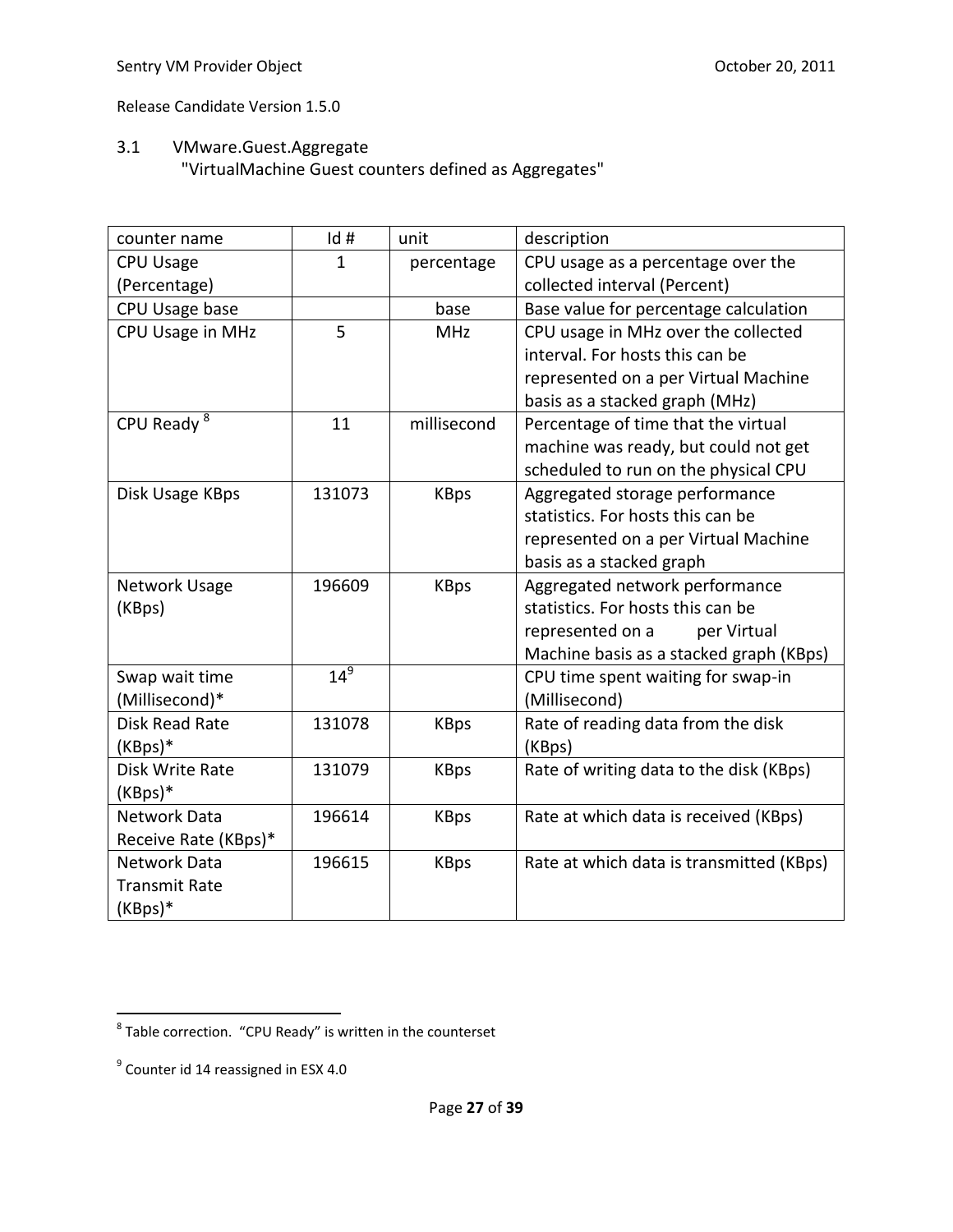# 3.1 VMware.Guest.Aggregate (continued) "Virtual Machine Guest counters defined as Aggregates"

| <b>CPU System</b>           | 9      | millisecond | CPU time (milliseconds) spent on system |
|-----------------------------|--------|-------------|-----------------------------------------|
| (milliseconds) ł            |        |             | processes                               |
| <b>CPU Wait</b>             | 10     | millisecond | CPU time (milliseconds) spent in wait   |
| (milliseconds) ł            |        |             | state                                   |
| <b>CPU Used</b>             | 14     | millisecond | CPU time that is used (Millisecond)     |
| (milliseconds) ł            |        |             |                                         |
| CPU Idle                    | 15     | millisecond | CPU time spent in idle state            |
| (milliseconds) ł            |        |             | (Millisecond)                           |
| CPU Latency ł               | 24     | percentage  | Percent of time the VM is unable to run |
|                             |        |             | because it is contending for access to  |
|                             |        |             | the physical CPU(s)                     |
| CPU Latency base ł          |        | base        | Base value for calculation              |
| <b>CPU Entitlement +</b>    | 25     | <b>MHz</b>  | CPU resources devoted by the ESX        |
|                             |        |             | scheduler (MHz)                         |
| CPU Demand ł                | 26     | <b>MHz</b>  | The amount of CPU resources a VM        |
|                             |        |             | would use if there were no CPU          |
|                             |        |             | contention or CPU limit (MHz)           |
| CPU CoStop ł                | 27     | millisecond | Time the VM is ready to run, but is     |
|                             |        |             | unable to due to co-scheduling          |
|                             |        |             | constraints (milliseconds)              |
| VM CPU MaxLimited ł         | 28     | millisecond | Time the VM is ready to run, but is not |
|                             |        |             | run due to maxing out its CPU limit     |
|                             |        |             | setting (milliseconds)                  |
| VM CPU Overlap ł            | 29     | millisecond | Time the VM was interrupted to perform  |
|                             |        |             | system services on behalf of that VM or |
|                             |        |             | other VMs (milliseconds)                |
| VM CPU Run ł                | 30     | millisecond | Time the VM is scheduled to run         |
|                             |        |             | (milliseconds)                          |
| <b>VM Memory</b>            | 65629  | <b>KB</b>   | Amount of host physical memory the      |
| Entitlement ł               |        |             | VM is entitled to, as determined by the |
|                             |        |             | <b>ESX</b> scheduler                    |
| <b>Highest Disk Latency</b> | 131095 | millisecond | Highest latency value across all disks  |
| (Millisecond) ł             |        |             | used by the host (Millisecond)          |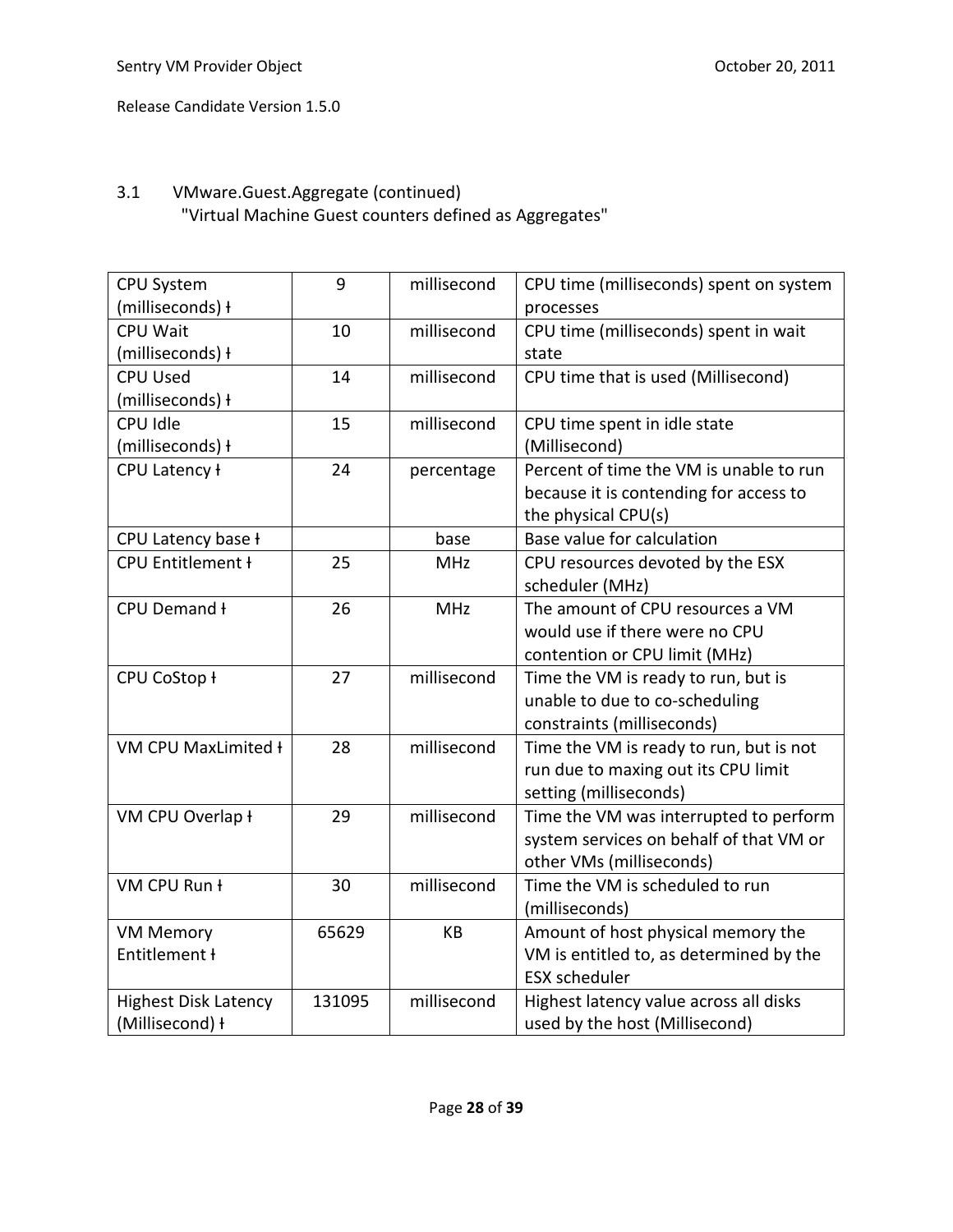# 3.1 VMware.Guest.Aggregate (continued) "Virtual Machine Guest counters defined as Aggregates"

| <b>Network Packets</b> | 196612 | number       | Number of packets received in the        |
|------------------------|--------|--------------|------------------------------------------|
| Received (Number) +    |        |              | period (Number)                          |
| <b>Network Packets</b> | 196613 | number       | Number of packets transmitted in the     |
| Transmitted            |        |              | period (Number)                          |
| (Number) ł             |        |              |                                          |
| droppedRx ł            | 196616 | number       | Number of receive packets dropped        |
|                        |        |              | during the collection interval           |
| droppedTx ł            | 196617 | number       | Number of transmit packets dropped       |
|                        |        |              | during the collection interval           |
| Data receive rate f    | 196618 | <b>KBps</b>  | Average amount of data received per      |
|                        |        |              | second                                   |
| Data transmit rate +   | 196619 | <b>KBps</b>  | Average amount of data transmitted per   |
|                        |        |              | second                                   |
| Broadcast receives f   | 196620 | number       | Number of broadcast packets received     |
|                        |        |              | during the sampling interval             |
| Broadcast transmits +  | 196621 | number       | Number of broadcast packets              |
|                        |        |              | transmitted during the sampling interval |
| Multicast receives f   | 196622 | number       | Number of multicast packets received     |
|                        |        |              | during the sampling interval             |
| Multicast transmits +  | 196623 | number       | Number of multicast packets              |
|                        |        |              | transmitted during the sampling interval |
| Datastore Highest      | 655379 | milliseconds | Highest latency value across all         |
| latency ł              |        |              | datastores used by the host              |
|                        |        |              | (millisecond)                            |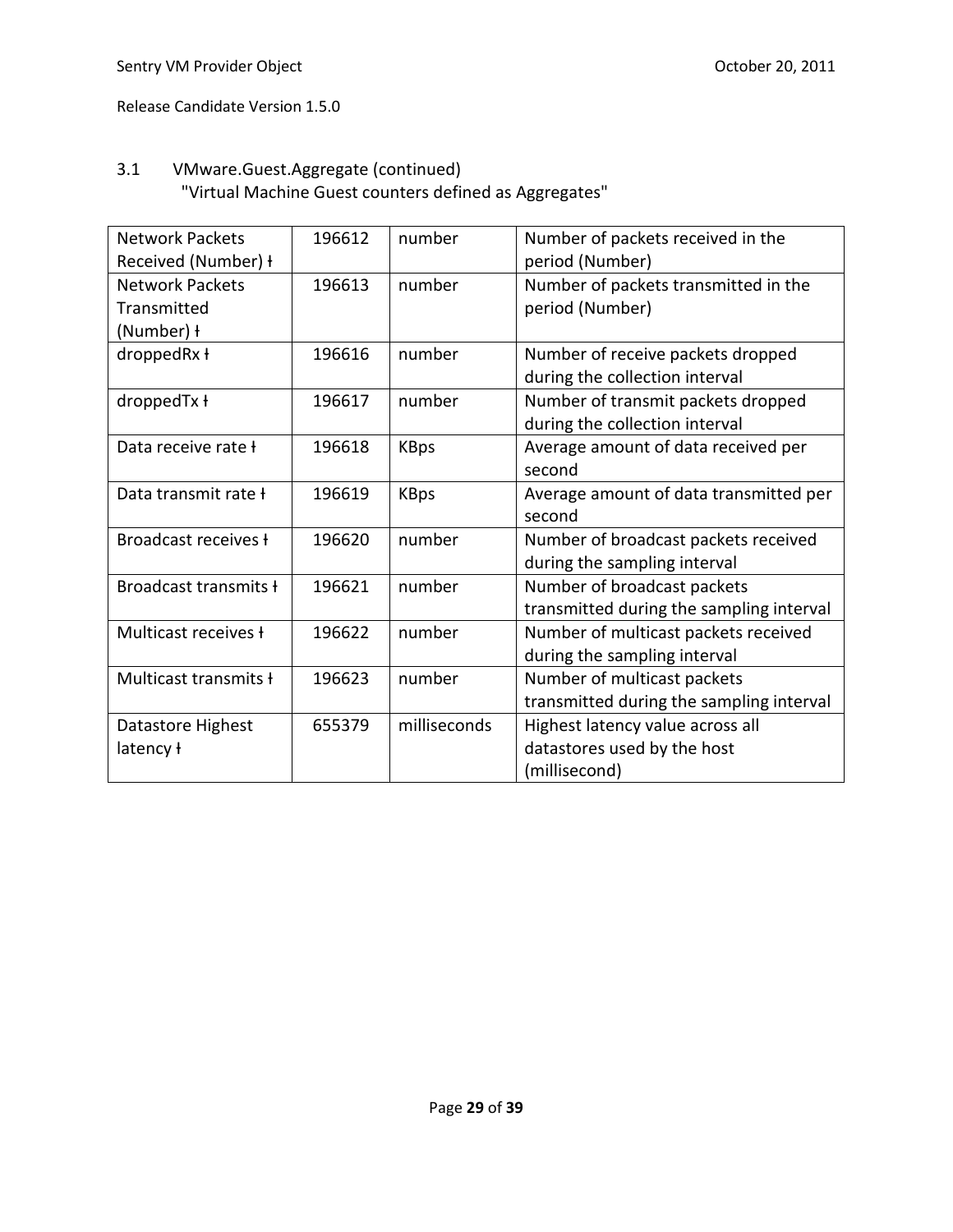### 3.2 VMware.Guest.CPU "VirtualMachine Guest CPU counters instanced for Virtual CPUs"

| counter name          | Id#       | unit         | description                             |
|-----------------------|-----------|--------------|-----------------------------------------|
| CPU Usage in MHz      | 5         | <b>MHz</b>   | CPU usage in MHz over the collected     |
|                       |           |              | interval. For hosts this can be         |
|                       |           |              | represented on a per Virtual Machine    |
|                       |           |              | basis as a stacked graph (MHz)          |
| <b>CPU System</b>     | 9         | milliseconds | CPU time (milliseconds) spent on system |
| (milliseconds)        |           |              | processes virtual machines (MHz)        |
| <b>CPU Wait</b>       | 10        | milliseconds | CPU time (milliseconds) spent in wait   |
| (milliseconds)        |           |              | state                                   |
| <b>CPU Ready</b>      | 11        | milliseconds | CPU time (milliseconds) spent in ready  |
| (milliseconds)        |           |              | state                                   |
| <b>CPU Extra</b>      | 12        | milliseconds | CPU time (milliseconds) that is extra   |
| (milliseconds)        |           |              |                                         |
| <b>CPU Guaranteed</b> | 13        | milliseconds | CPU time (milliseconds) that is         |
| (milliseconds)        |           |              | guaranteed                              |
| <b>CPU Used</b>       | 14        | milliseconds | CPU time that is used (Millisecond)     |
| (milliseconds)        |           |              |                                         |
| Swap wait time        | $14^{10}$ | milliseconds | CPU time spent waiting for swap-in      |
| (Millisecond)*        |           |              | (Millisecond)                           |
| CPU Idle +            | 15        | millisecond  | CPU time spent in idle state            |
|                       |           |              | (Millisecond)                           |
| CPU CoStop ł          | 27        | millisecond  | Time the VM is ready to run, but is     |
|                       |           |              | unable to due to co-scheduling          |
|                       |           |              | constraints (milliseconds)              |
| VM CPU MaxLimited +   | 28        | millisecond  | Time the VM is ready to run, but is not |
|                       |           |              | run due to maxing out its CPU limit     |
|                       |           |              | setting (milliseconds)                  |
| VM CPU Overlap ł      | 29        | millisecond  | Time the VM was interrupted to perform  |
|                       |           |              | system services on behalf of that VM or |
|                       |           |              | other VMs (milliseconds)                |
| VM CPU Run ł          | 30        | millisecond  | Time the VM is scheduled to run         |
|                       |           |              | (milliseconds)                          |

 $\overline{\phantom{a}}$  $^{10}$  Counter id 14 was reassigned in ESX 4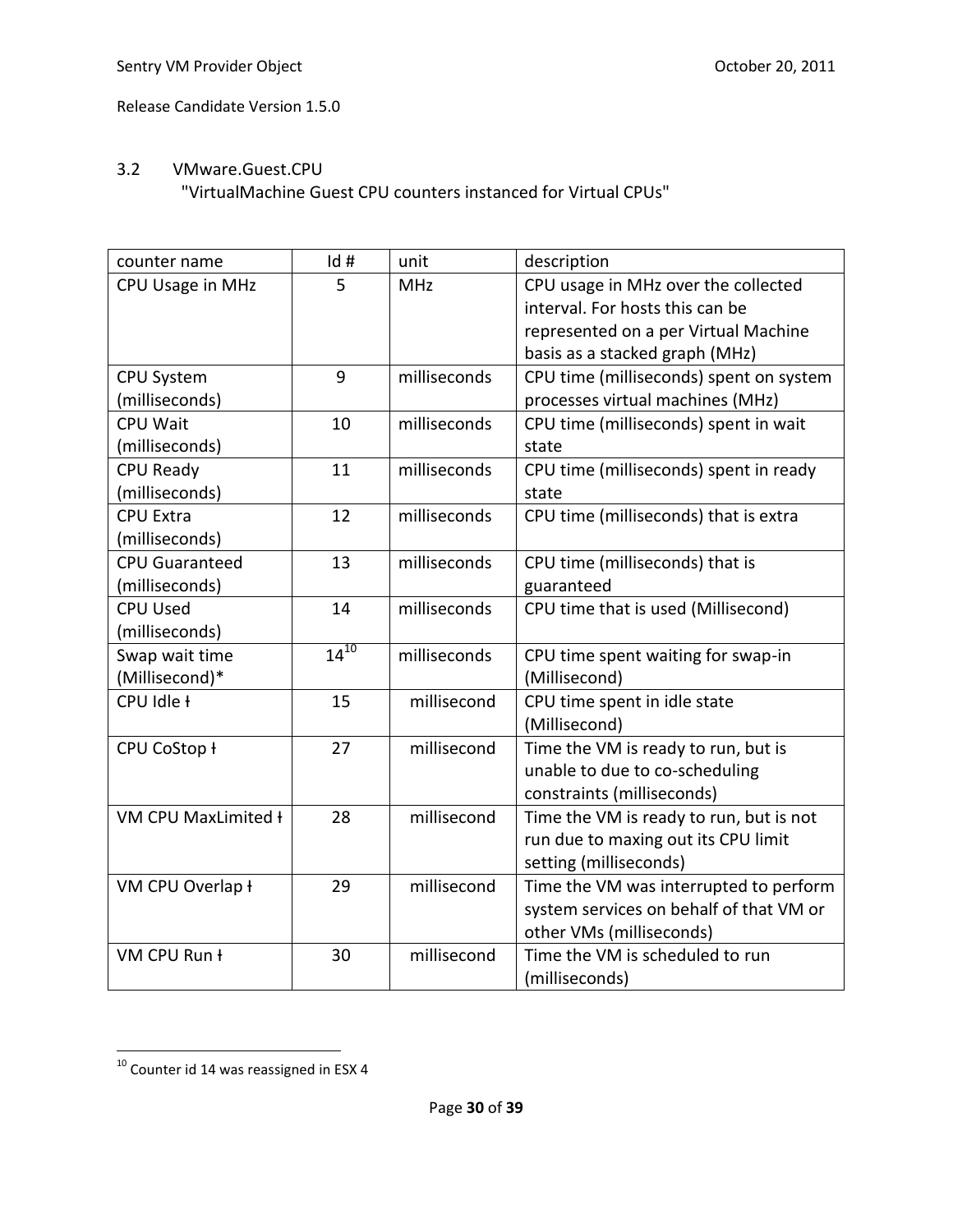# 3.3 VMware.Guest.Disk

"VMware Virtual Machine Guest Disk counters"

| counter name                | Id#    | unit        | description                               |
|-----------------------------|--------|-------------|-------------------------------------------|
| Disk Read Requests          | 131076 | number      | Number of disk reads in the period        |
| (Number)                    |        |             | (Number)                                  |
| <b>Disk Write Requests</b>  | 131077 | number      | Number of disk writes in the period       |
| (Number)                    |        |             | (Number)                                  |
| Disk Read Rate (KBps)       | 131078 | <b>KBps</b> | Rate of reading data from the disk (KBps) |
| Disk Write Rate (KBps)      | 131079 | <b>KBps</b> | Rate of writing data to the disk (KBps)   |
| <b>Disk Commands Issued</b> | 131080 | number      | Number of disk commands issued in the     |
| (Number)                    |        |             | period (Number)                           |
| <b>Disk Command Aborts</b>  | 131081 | number      | Number of disk commands aborted in the    |
| (Number)                    |        |             | period (Number)                           |
| <b>Disk Bus Resets</b>      | 131082 | number      | Number of bus resets in the period        |
| (Number)                    |        |             | (Number)                                  |
| Maximum queue               | 131096 | number      | Maximum queue depth (number)              |
| depth +                     |        |             |                                           |
| Average read requests       | 131097 | second      | Average number of disk reads per second   |
| per second ł                |        |             | during the collection interval            |
| Average write requests      | 131098 | seconds     | Average number of disk writes per second  |
| per second ł                |        |             | during the collection interval            |
| Average commands            | 131099 | seconds     | Average number of SCSI commands issued    |
| issued per second +         |        |             | per second during the collection interval |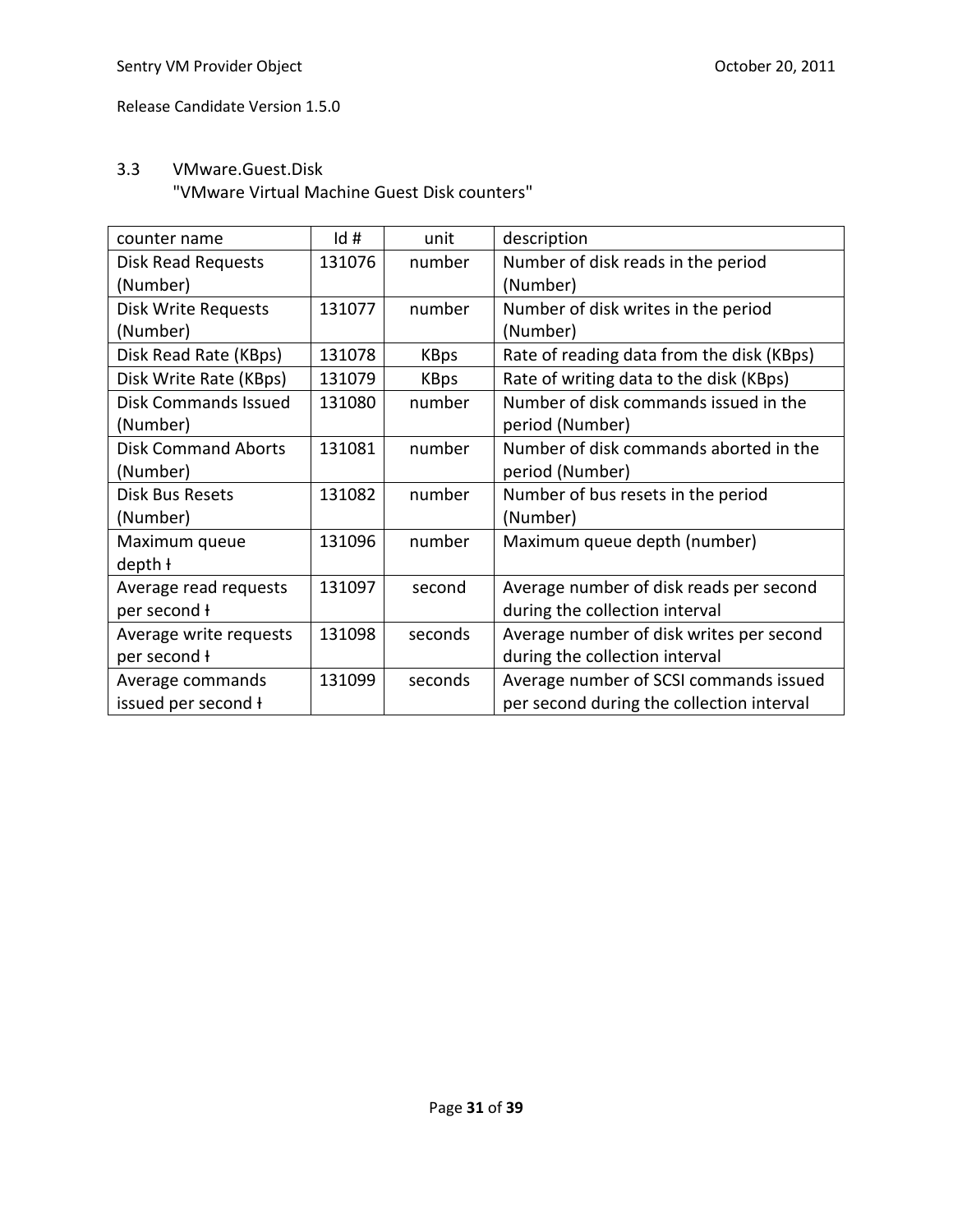# 3.4 VMware.Guest.Memory

"VMware Guest virtual memory"

| counter name                 | Id#   | unit        | description                                 |
|------------------------------|-------|-------------|---------------------------------------------|
| <b>Memory Usage</b>          | 65537 | percentage  | Memory usage as percentage of total         |
| (Percent)                    |       |             | configured or available memory (Percent)    |
| Memory Usage base            |       | base        | Base value for percentage calculation       |
| Memory Granted (KB)          | 65541 | <b>MHz</b>  | Amount of memory granted. For hosts this    |
|                              |       |             | can be represented on a per Virtual         |
|                              |       |             | Machine basis as a stacked graph. (KB)      |
| Memory Active (KB)           | 65545 | KB          | Amount of memory that is actively used (KB) |
| Memory Shared (KB)           | 65549 | KB          | Amount of memory that is shared (KB)        |
| Memory Zero (KB)             | 65553 | KB          | Amount of memory that is zeroed out (KB)    |
| Memory Balloon (KB)          | 65582 | KB          | Amount of memory used by memory control     |
|                              |       |             | (KB)                                        |
| Memory Overhead (KB)         | 65586 | KB          | Amount of additional host memory            |
|                              |       |             | allocated to the virtual machine (KB)       |
| Memory Swapped (KB)          | 65591 | KB          | Amount of memory (in KB) that is swapped    |
| "Memory Swap Target          | 65595 | KB          | Amount of memory (in KB) that can be        |
| (KB)                         |       |             | swapped                                     |
| Memory Swap In (KB)          | 65599 | KB          | Amount of memory that is swapped in (KB)    |
| Memory Swap Out (KB)         | 65603 | KB          | Amount of memory that is swapped out (KB)   |
| <b>Memory Balloon Target</b> | 65607 | KB          | Amount of memory (in KB) that can be used   |
| (KB)                         |       |             | by memory control                           |
| Memory Consumed (KB)         | 65611 | KB          | Amount of host memory consumed by the       |
|                              |       |             | virtual machine for guest memory (KB)       |
| Memory Swap In Rate          | 65618 | <b>KBps</b> | Rate at which memory is swapped from disk   |
| (KBps)*                      |       |             | into active memory during the interval in   |
|                              |       |             | <b>KBPs</b>                                 |
| Memory Swap Out Rate         | 65619 | <b>KBps</b> | Rate at which memory is being swapped       |
| (KBps)*                      |       |             | from active memory to disk during the       |
|                              |       |             | current interval in KBps                    |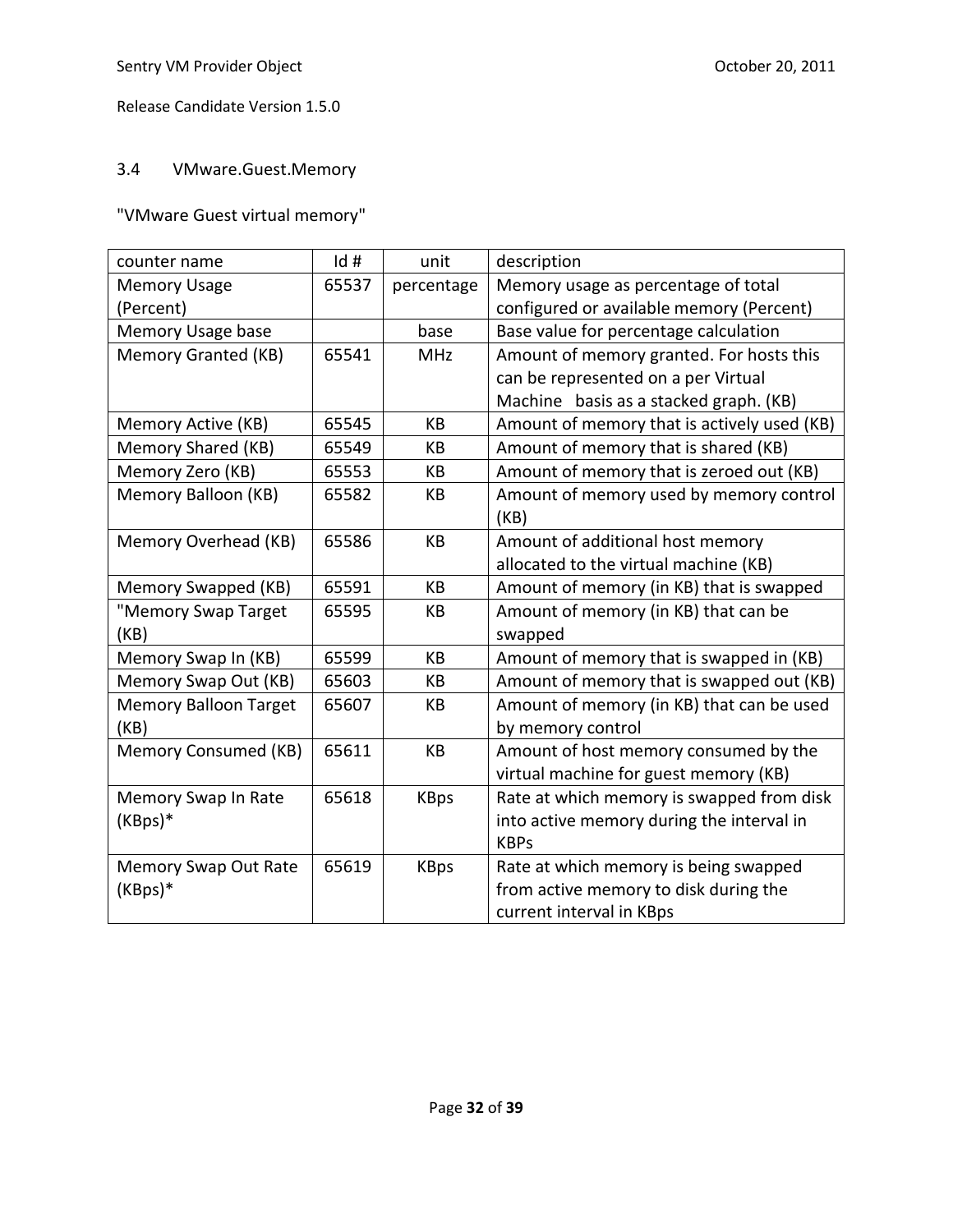# 3.4 VMware.Guest.Memory (continued)

"VMware Guest virtual memory"

| counter name           | Id#   | unit        | description                                |
|------------------------|-------|-------------|--------------------------------------------|
| Active write memory ‡  | 65620 | KB          | Amount of memory actively being written to |
|                        |       |             | by the VM (KB)                             |
| Compressed ‡           | 65621 | KB          | Amount of memory compressed by ESX         |
| Compression rate       | 65622 | <b>KBps</b> | Rate of memory compression for the VM      |
| (KBps) ‡               |       |             | (KBps)                                     |
| Decompression rate     | 65623 | <b>KBps</b> | Rate of memory decompression for the VM    |
| (KBps) ‡               |       |             | (KBps)                                     |
| Reserved overhead      | 65624 | KB          | Memory (KB) reserved for use as the        |
| $(KB)$ +               |       |             | virtualization overhead for the VM         |
| Zipped memory ‡        | 65626 | KB          | Memory (KB) zipped                         |
| Memory saved by        | 65627 | КB          | Memory (KB) saved due to memory zipping    |
| zipping (KB) ł         |       |             |                                            |
| VM Memory Latency ł    | 65628 | percentage  | Percentage of time the VM is waiting to    |
|                        |       |             | access swapped or compressed memory        |
| VM Memory Latency ł    |       | base        | Base value for percentage calculation      |
| <b>VM Memory</b>       | 65629 | KB          | Amount of host physical memory the VM is   |
| Entitlement ł          |       |             | entitled to, as determined by the ESX      |
|                        |       |             | scheduler                                  |
| Swap in rate from host | 65632 | <b>KBps</b> | Average rate at which memory is being      |
| cache (average) +      |       |             | swapped from host cache into active        |
|                        |       |             | memory (KBps)                              |
| Swap out rate to host  | 65633 | <b>KBps</b> | Rate at which memory is being swapped      |
| cache ł                |       |             | from active memory to host cache (KBps)    |
| Host cache used for    | 65635 | KB          | Average space used for caching swapped     |
| swapping (average) +   |       |             | pages in the host cache (KB)               |
| Swap in rate from host | 65632 | <b>KBps</b> | Average rate at which memory is being      |
| cache (average) +      |       |             | swapped from host cache into active        |
|                        |       |             | memory (KBps)                              |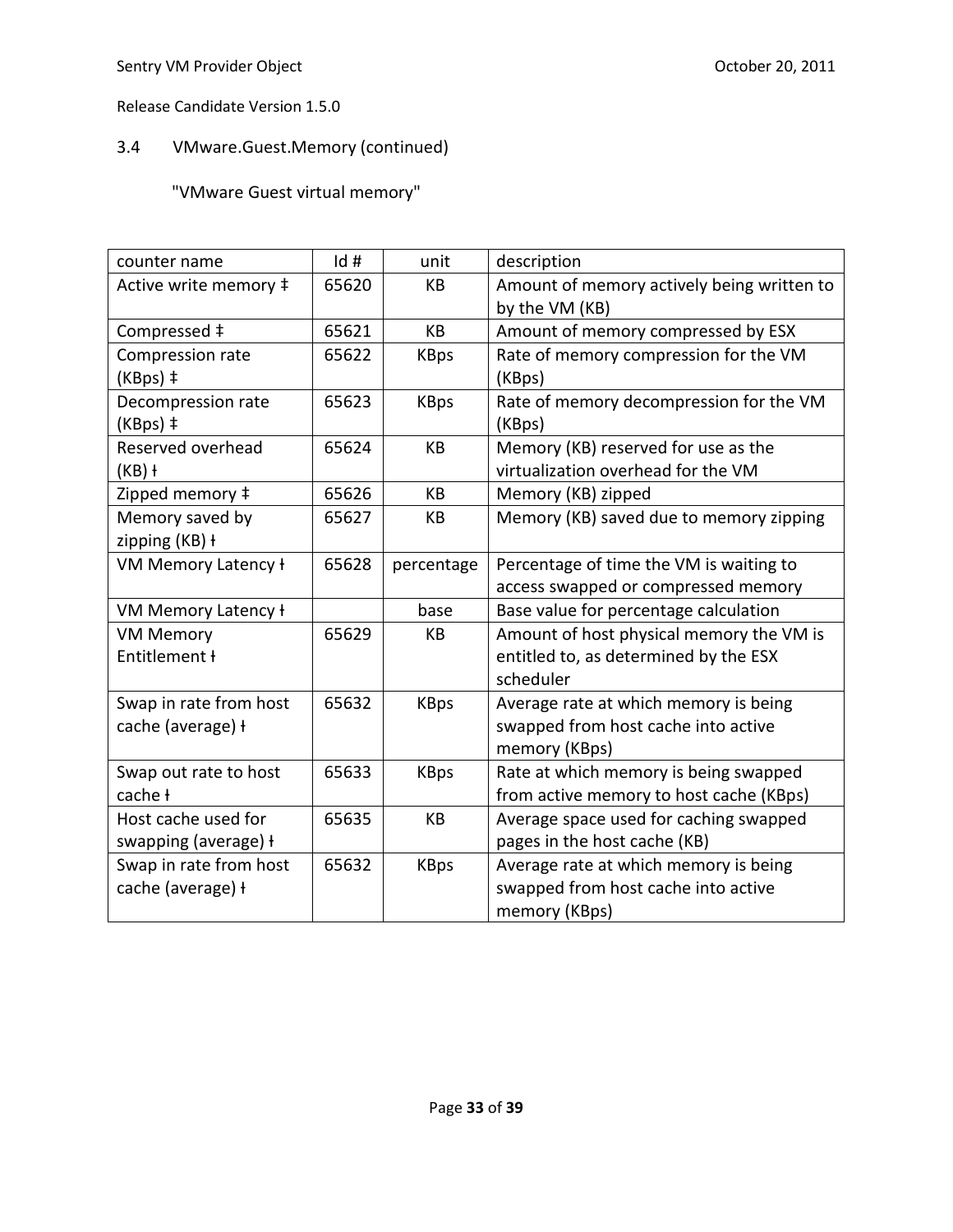### 3.5 VMware.Guest.Net

"VMware Guest OS virtual network interfaces"

| counter name                | Id#    | unit        | description                                |
|-----------------------------|--------|-------------|--------------------------------------------|
| <b>Network Packets</b>      | 196612 | number      | Number of packets received in the period   |
| Received (Number)           |        |             | (Number)                                   |
| <b>Network Packets</b>      | 196613 | number      | Number of packets transmitted in the       |
| Transmitted (Number)        |        |             | period (Number)                            |
| <b>Network Data Receive</b> | 196614 | <b>KBps</b> | Rate at which data is received (KBps)      |
| Rate (KBps)                 |        |             |                                            |
| Network Data Transmit       | 196615 | <b>KBps</b> | Rate at which data is transmitted (KBps)   |
| Rate (KBps)                 |        |             |                                            |
| Network Usage (KBps) +      | 196609 | <b>KBps</b> | Aggregated network performance statistics. |
|                             |        |             | For hosts this can be represented on a per |
|                             |        |             | Virtual Machine basis as a stacked graph   |
|                             |        |             | (KBps)                                     |
| droppedRx ł                 | 196616 | number      | Number of receive packets dropped during   |
|                             |        |             | the collection interval                    |
| droppedTx ł                 | 196617 | number      | Number of transmit packets dropped during  |
|                             |        |             | the collection interval                    |
| Data receive rate ł         | 196618 | <b>KBps</b> | Average amount of data received per        |
|                             |        |             | second                                     |
| Data transmit rate ł        | 196619 | <b>KBps</b> | Average amount of data transmitted per     |
|                             |        |             | second                                     |
| Broadcast receives <b>f</b> | 196620 | number      | Number of broadcast packets received       |
|                             |        |             | during the sampling interval               |
| Broadcast transmits +       | 196621 | number      | Number of broadcast packets transmitted    |
|                             |        |             | during the sampling interval               |
| Multicast receives <b>t</b> | 196622 | number      | Number of multicast packets received       |
|                             |        |             | during the sampling interval               |
| Multicast transmits ł       | 196623 | number      | Number of multicast packets transmitted    |
|                             |        |             | during the sampling interval               |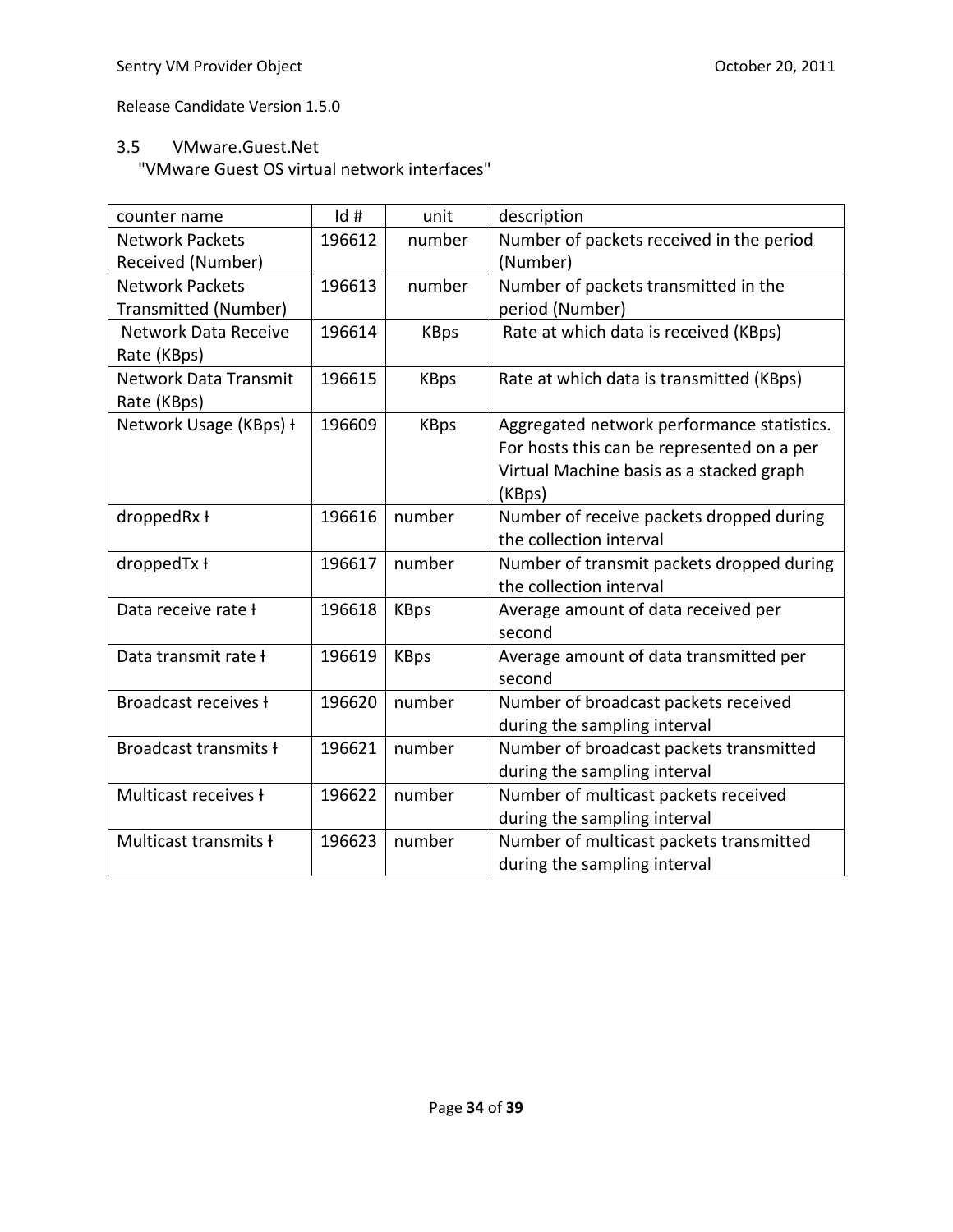# 3.6 VMware.Guest.Sys "VMware Guest System information"

| counter name | Id#    | unit    | description                                |
|--------------|--------|---------|--------------------------------------------|
| Uptime       | 262144 | seconds | Total time in seconds elapsed since last   |
|              |        |         | startup                                    |
| Heartbeat    | 262145 | number  | Number of heartbeats in this period        |
| OS Uptime ł  | 262170 | seconds | Total time elapsed, in seconds, since last |
|              |        |         | operating system boot-up                   |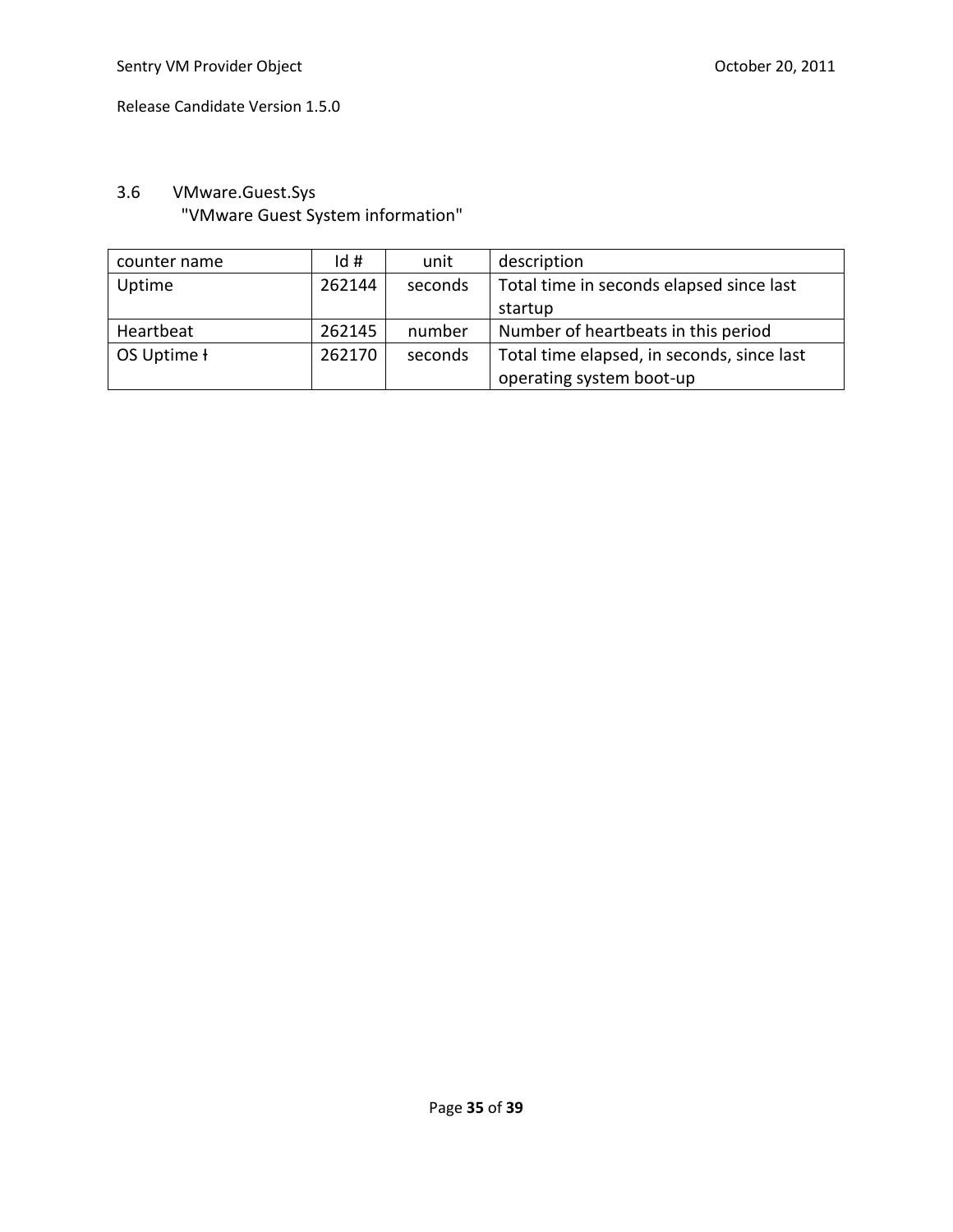### 3.7 VMware.Guest.ResCPU

"VMware Guest System Resource CPU average usage"

| counter name        | Id#    | unit    | description                        |
|---------------------|--------|---------|------------------------------------|
| CPU Active (1 min.  | 327680 | percent | CPU active average over 1 minute   |
| average)            |        |         |                                    |
| CPU Active (1 min.  |        | base    | Base value for calculation         |
| average) Base       |        |         |                                    |
| CPU Active (1 min.  | 327681 | percent | CPU active peak over 1 minute      |
| peak)               |        |         |                                    |
| CPU Active (1 min.  |        | base    | Base value for calculation         |
| peak) Base          |        |         |                                    |
| CPU Running (1 min. | 327682 | percent | CPU running average over 1 minute  |
| average)            |        |         |                                    |
| CPU Running (1 min. |        | base    | Base value for calculation         |
| average) Base       |        |         |                                    |
| CPU Active (5 min.  | 327683 | percent | CPU active average over 5 minutes  |
| average)            |        |         |                                    |
| CPU Active (5 min.  |        | base    | Base value for calculation         |
| average) Base       |        |         |                                    |
| CPU Active (5 min.  | 327684 | percent | CPU active peak over 5 minutes     |
| peak)               |        |         |                                    |
| CPU Active (5 min.  |        | base    | Base value for calculation         |
| peak) Base          |        |         |                                    |
| CPU Running (5 min. | 327685 | percent | CPU running average over 5 minutes |
| average)            |        |         |                                    |
| CPU Running (5 min. |        | base    | Base value for calculation         |
| average) Base       |        |         |                                    |
| CPU Active (15 min. | 327686 | percent | CPU active average over 15 minutes |
| average)            |        |         |                                    |
| CPU Active (15 min. |        | base    | Base value for calculation         |
| average) Base       |        |         |                                    |
| CPU Active (15 min. | 327687 | percent | CPU active peak over 15 minutes    |
| peak)               |        |         |                                    |
| CPU Active (15 min. |        | base    | Base value for calculation         |
| peak) Base          |        |         |                                    |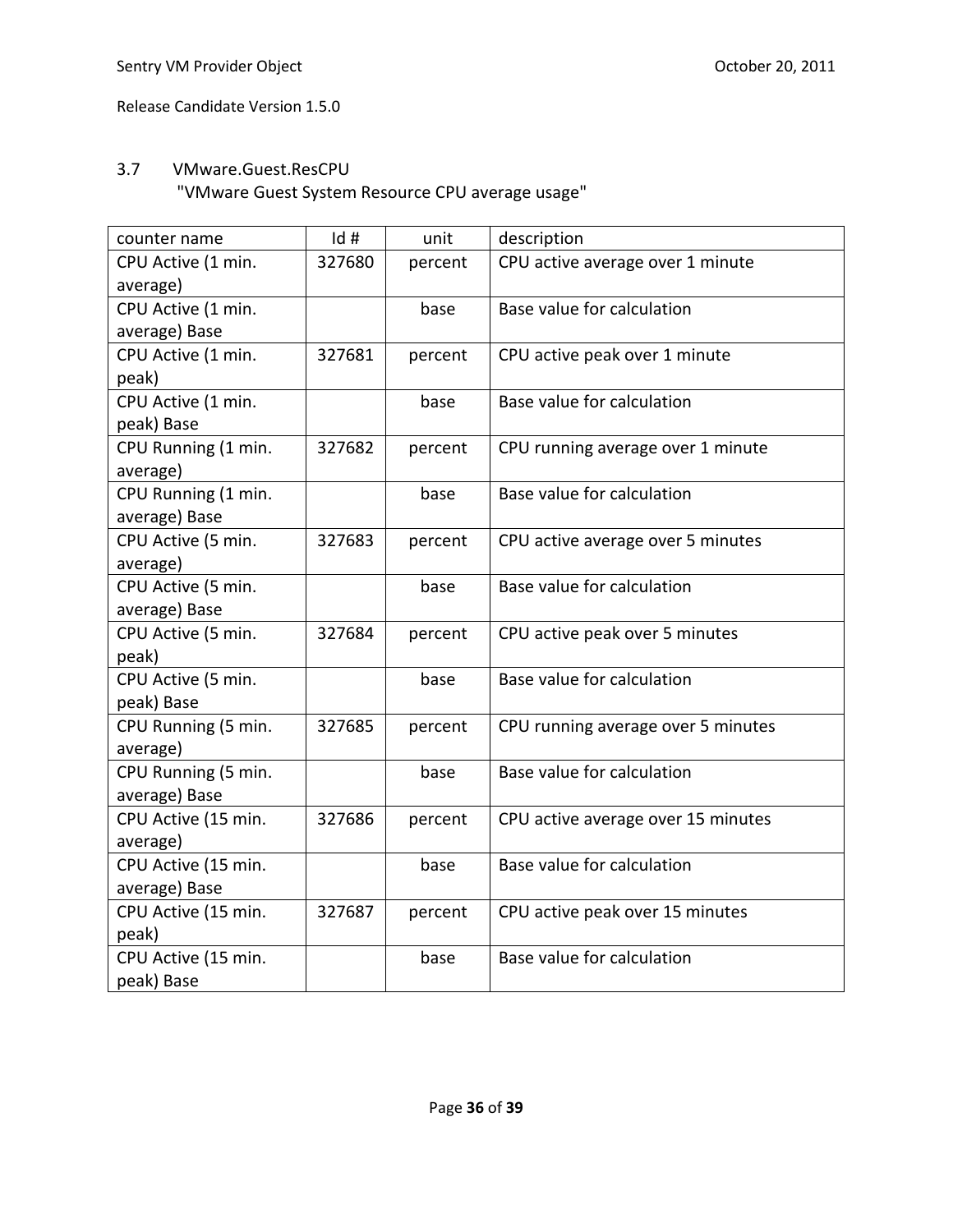# 3.7 VMware.Guest.ResCPU (continued)

| counter name           | Id#    | unit         | description                                 |
|------------------------|--------|--------------|---------------------------------------------|
| CPU Running (15 min.   | 327688 | percent      | CPU running average over 15 minutes         |
| average)               |        |              |                                             |
| CPU Running (15 min.   |        | base         | Base value for calculation                  |
| average) Base          |        |              |                                             |
| CPU Running (1 min.    | 327689 | percent      | CPU running peak over 1 minute              |
| peak)                  |        |              |                                             |
| CPU Running (1 min.    |        | base         | Base value for calculation                  |
| peak) Base             |        |              |                                             |
| CPU Throttled (1 min.  | 327690 | percent      | Amount of CPU resources over the limit that |
| average)               |        |              | were refused, average over 1 minute         |
| CPU Throttled (1 min.  |        | base         | Base value for calculation                  |
| average) Base          |        |              |                                             |
| CPU Running (5 min.    | 327691 | percent      | CPU running peak over 5 minutes             |
| peak)                  |        |              |                                             |
| CPU Running (5 min.    |        | base         | Base value for calculation                  |
| peak) Base             |        |              |                                             |
| CPU Throttled (5 min.  | 327692 | percent      | Amount of CPU resources over the limit that |
| average)               |        |              | were refused, average over 5 minutes        |
| CPU Throttled (5 min.  |        | base         | Base value for calculation                  |
| average) Base          |        |              |                                             |
| CPU Running (15 min.   | 327693 | percent      | CPU running peak over 15 minutes            |
| peak)                  |        |              |                                             |
| CPU Running (15 min.   |        | base         | Base value for calculation                  |
| peak) Base             |        |              |                                             |
| CPU Throttled (15 min. | 327694 | percent      | Amount of CPU resources over the limit that |
| average)               |        |              | were refused, average over 15 minutes       |
| CPU Throttled (15 min. |        | base         | Base value for calculation                  |
| average) Base          |        |              |                                             |
| Group Number of CPU    | 327695 | number       | Group number of CPUs sample count           |
| Sample Count           |        |              |                                             |
| Group CPU Sample       | 327696 | milliseconds | Group CPU Sample Period in milliseconds     |
| Period (milliseconds)  |        |              |                                             |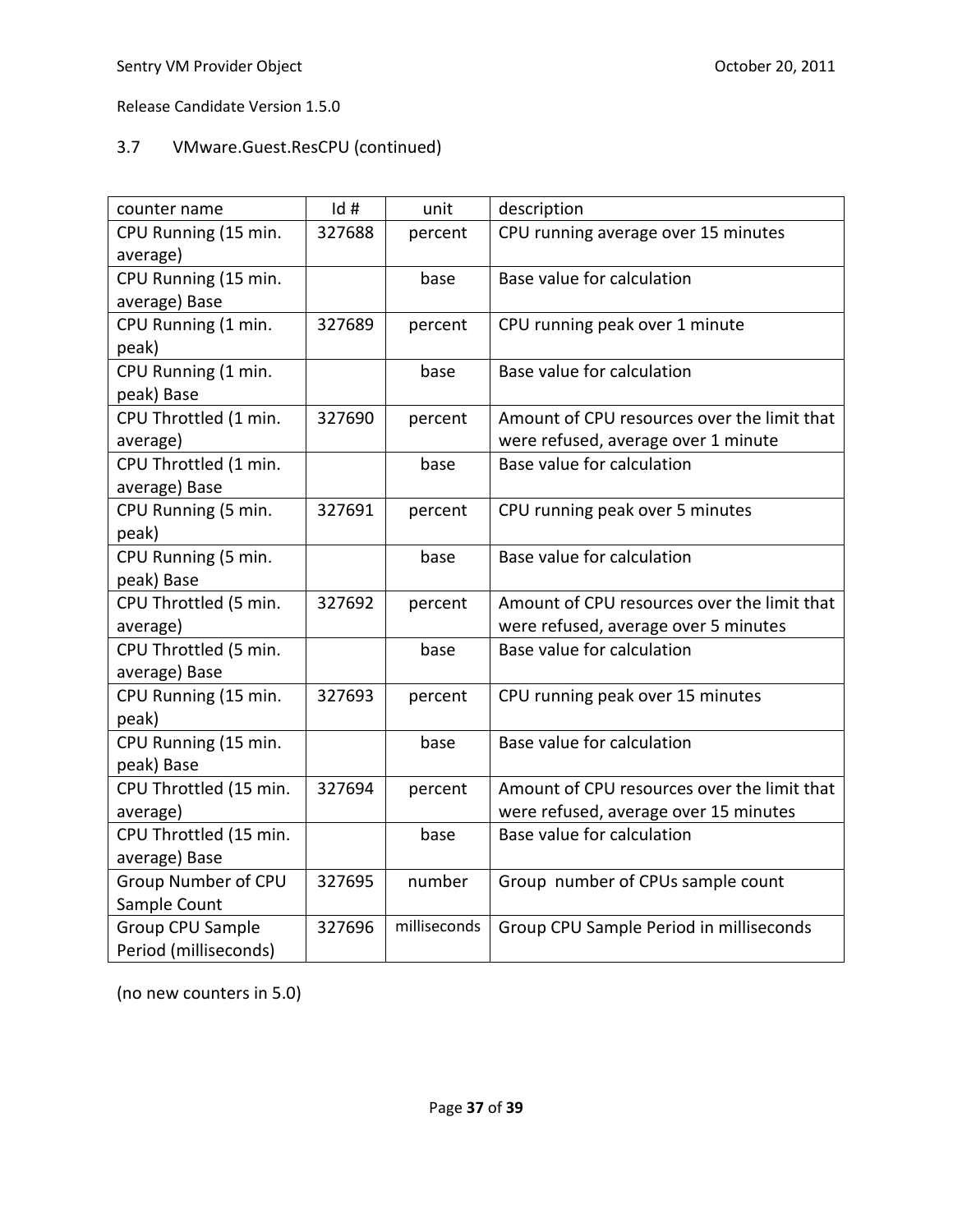# 3.8 VMware.Guest.VirtualDisk

# "VMware Virtual Machine Virtual Disk metrics"

| counter name                          | $\mathsf{Id}$ # | unit         | description                                                                         |
|---------------------------------------|-----------------|--------------|-------------------------------------------------------------------------------------|
| Average read requests<br>per second ‡ | 589524          | number       | Average number of read commands issued<br>per second to the virtual disk during the |
|                                       |                 |              | collection interval                                                                 |
| Average write requests                | 589825          | number       | Average number of write commands issued                                             |
| per second ‡                          |                 |              | per second to the virtual disk during the                                           |
|                                       |                 |              | collection interval                                                                 |
| Read rate (KBps) ‡                    | 589826          | <b>KBps</b>  | Rate of reading data from the virtual disk                                          |
|                                       |                 |              | (KBps)                                                                              |
| Write rate (KBps) ‡                   | 589827          | <b>KBps</b>  | Rate of writing data by the virtual disk                                            |
|                                       |                 |              | (KBps)                                                                              |
| Read latency                          | 589828          | milliseconds | The average time a read from the virtual                                            |
| (milliseconds) ‡                      |                 |              | disk takes (milliseconds)                                                           |
| Write latency                         | 589829          | milliseconds | The average time a write from the virtual                                           |
| (milliseconds) ‡                      |                 |              | disk takes (milliseconds)                                                           |
| Average number of                     | 589830          | number       | Average number of outstanding read                                                  |
| outstanding read                      |                 |              | requests to the virtual disk during the                                             |
| requests ł                            |                 |              | collection interval                                                                 |
| Average number of                     | 589831          | number       | Average number of outstanding write                                                 |
| outstanding write                     |                 |              | requests to the virtual disk during the                                             |
| requests ł                            |                 |              | collection interval                                                                 |
| Read workload metric +                | 589832          | number       | Storage DRS virtual disk metric for the read                                        |
|                                       |                 |              | workload model                                                                      |
| Write workload metric <b>t</b>        | 589833          | number       | Storage DRS virtual disk metric for the                                             |
|                                       |                 |              | write workload model                                                                |